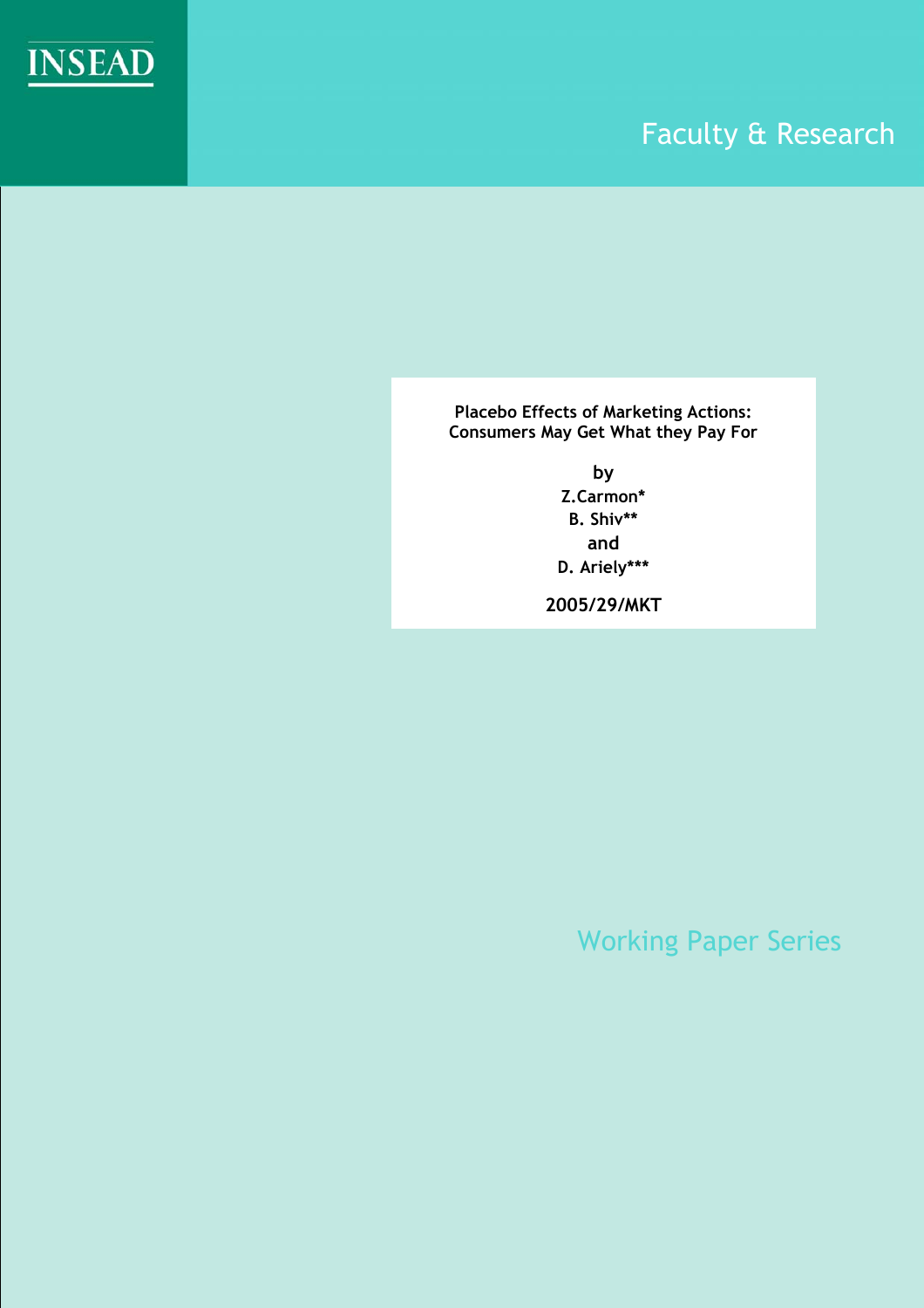Placebo Effects of Marketing Actions: Consumers May Get What they Pay For

BABA SHIV

ZIV CARMON

DAN ARIELY\*

Forthcoming, as the lead article in the Nov 2005 issue of the Journal of Marketing Research.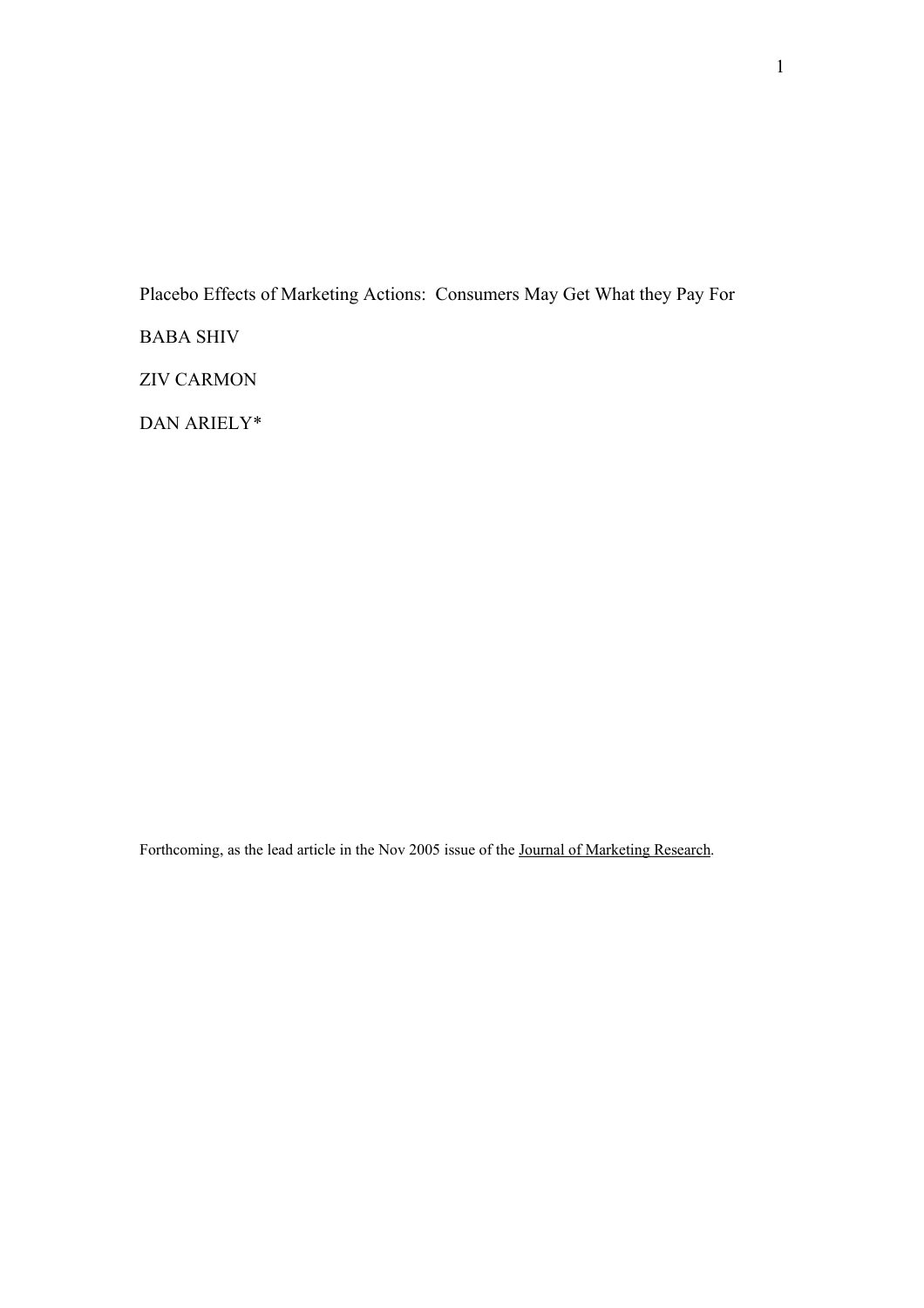\*Editor's note: In contrast to other lead articles that were invited, this article is based on a regular submission.

Baba Shiv is Associate Professor of Marketing and Henry B. Tippie Research Fellow at the Tippie College of Business, University of Iowa, Iowa City, IA 52242-1000 (baba-shiv@uiowa.edu). Ziv Carmon is Associate Professor of Marketing at INSEAD, Asia Campus, 1 Ayer Rajah Ave., 138676 Singapore (ziv.carmon@ insead.edu), Dan Ariely is Luis Alvarez Renta Professor of Management Science at MIT, 38 Memorial Drive, E56-311, Cambridge, MA 02142 (ariely@mit.edu). The authors thank Eric Johnson, participants of the Distinguished Scholars Retreat at the University of Alberta, the three anonymous reviewers and the editor for feedback at different stages of the project. The authors also thank Himanshu Mishra, Chris Taylor (parts of this research formed the basis of his honors thesis), and Monica Wadhwa for their help in administering the experiments and coding participants' responses.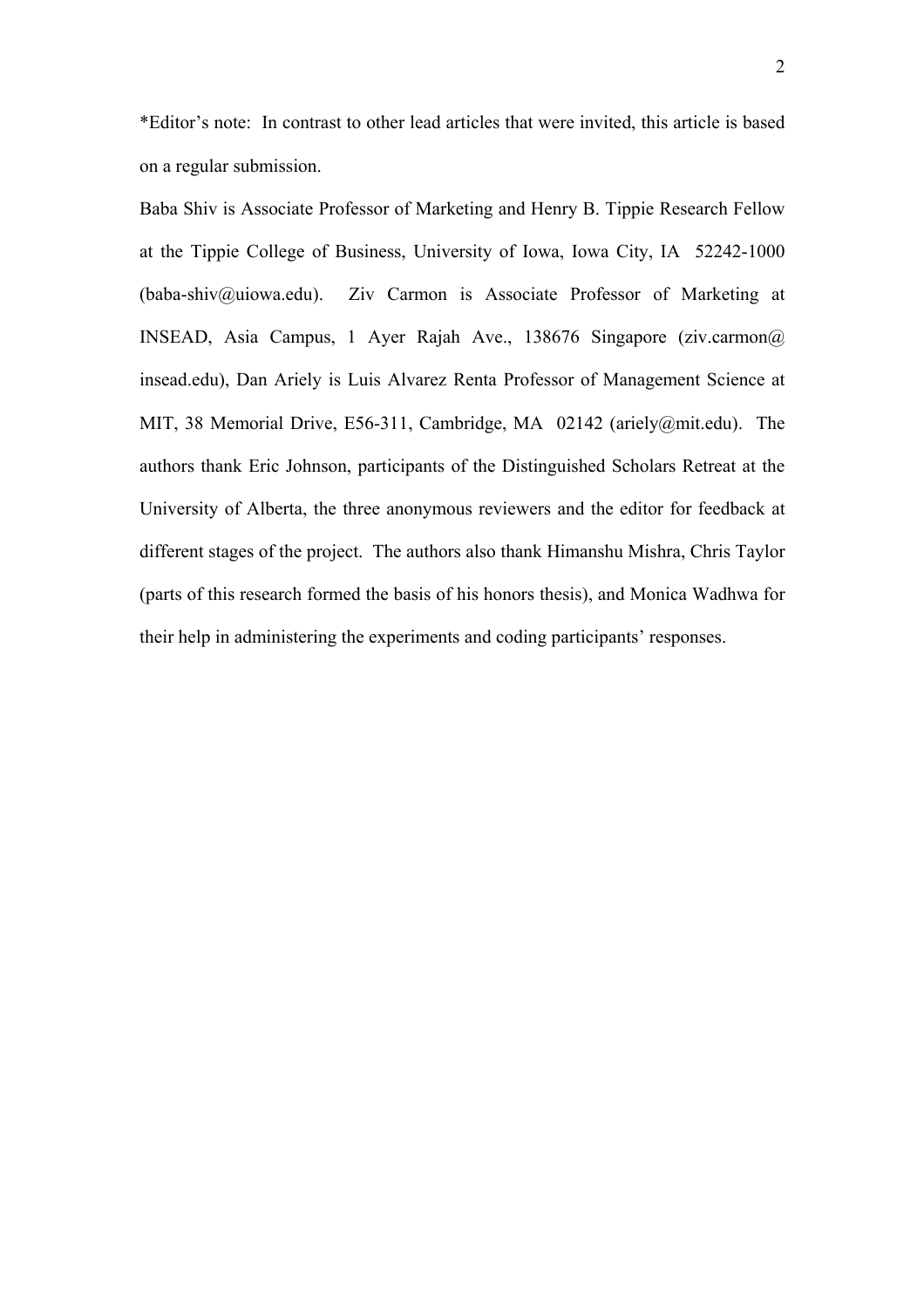Placebo Effects of Marketing Actions: Consumers May Get What they Pay For

We demonstrate that marketing actions such as pricing can alter the actual efficacy of products to which they are applied. These placebo effects stem from activation of expectancies about the efficacy of the product, a process that appears not to be conscious. In three experiments we show that consumers paying a discounted price for a product (e.g., an energy drink thought to increase mental acuity) can end up deriving less actual benefit from consuming this product (e.g., they are able to solve fewer puzzles) compared to consumers who purchase and consume the exact same product but pay its regular price. Our studies consistently support the role of expectancies in mediating this placebo effect. We conclude by discussing theoretical, managerial and public policy implications of the findings.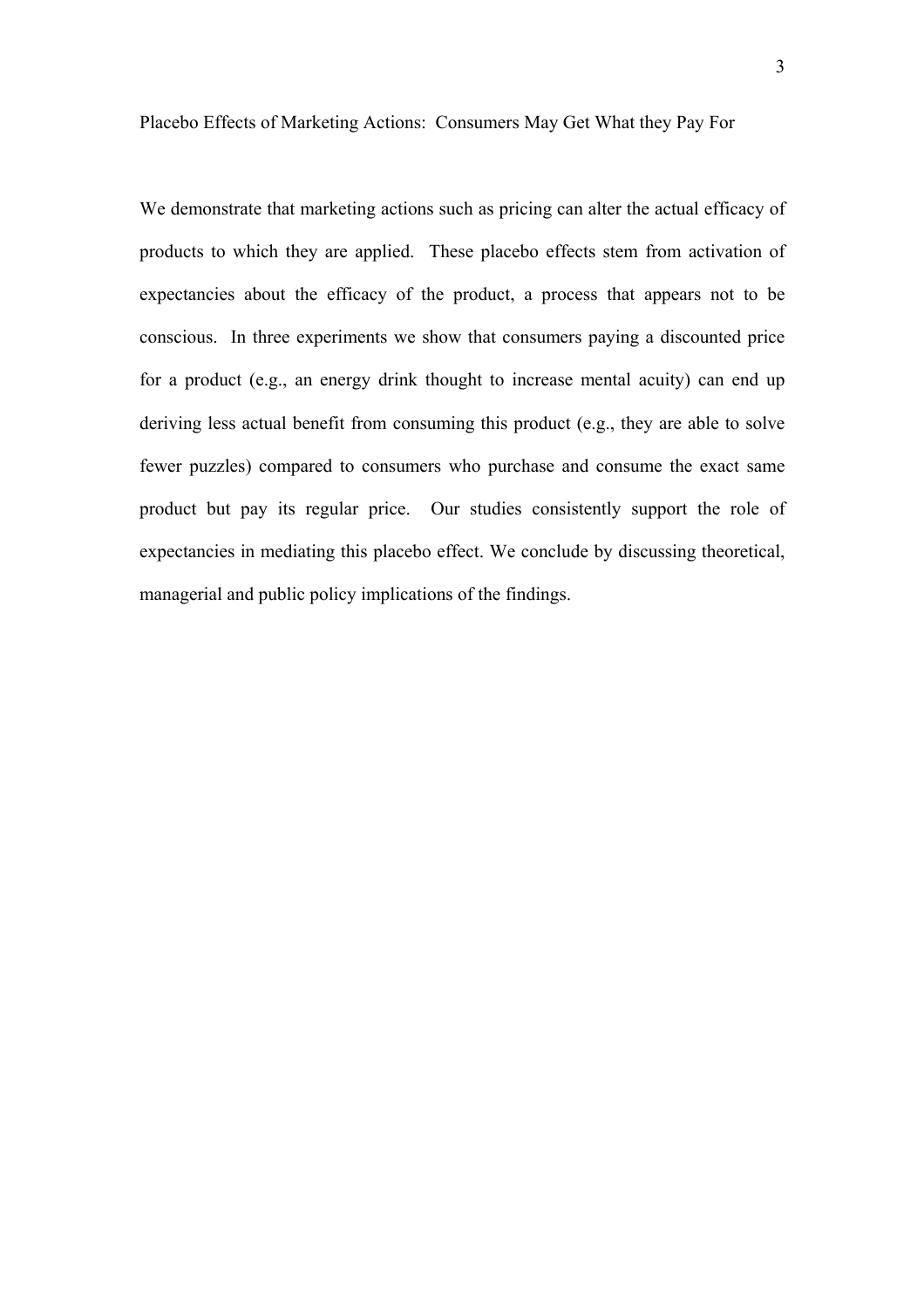*Pro tali numismate tales merces* (one gets what one pays for)—

Gabriel Biel (Dictionary of Clichés, Rogers, 1985)

Consumers' beliefs and expectations, shaped by experiences in their daily lives, often influence their judgments of products and services. For example, consumers often believe, and consequently judge, lower priced items to be of lower quality (see, e.g., Gerstner 1985; Huber and McCann 1982; Rao and Monroe 1989). The impact of beliefs and expectations extends to consumption experiences as well. For example, drinks taste better if they carry a favorite brand's label versus when the same drinks are unlabeled (Allison and Uhl 1964; McClure et al. 2004). Similarly, meat labeled as containing 25% fat tastes better than the same meat that is labeled 75% fat free (Levin and Gaeth 1988). The broad question that we address in this research is, can beliefs and expectations affect not only judgments and consumption experiences, but also behaviors? For example, can consuming an energy drink that is purchased at a discount translate to not only judgments of poorer quality or to a less favorable consumption experience, but also to diminished performance in say a cardiovascular workout or a puzzle-solving task?

We began exploring these questions in a preliminary study in which thirtyeight members of a fitness center who exercised regularly (at least 3 times a week) consumed Twinlab® Ultra Fuel before and during a workout session. Before consuming the energy drink participants were shown the list of ingredients in the drink and were told that the drink was from the most recent batch manufactured. One group of participants was told that the drink was purchased at a regular price of \$2.89; another group was told that the regular price of the drink was \$2.89, but we had purchased the drink at a discounted price of \$.89 because we bought it in bulk as it was an institutional purchase. After exercising, participants rated the intensity of their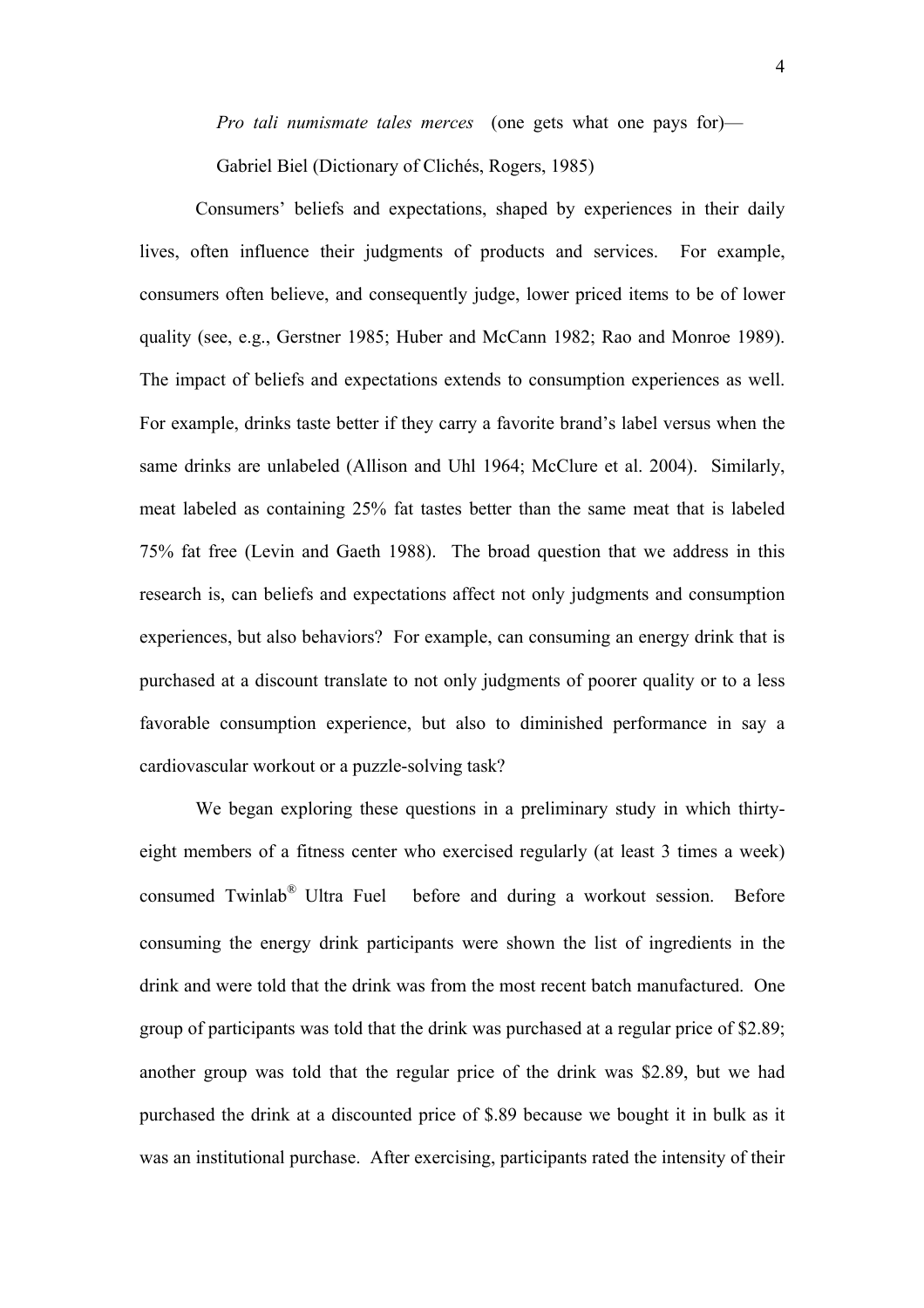workout on a  $-3$  (not at all intense) to  $+3$  (very intense) scale, and how fatigued they felt on a 1 (not at all) to 7 (very) scale. The results show that participants in the reduced price condition rated their workout-intensity as lower  $(M = -0.4)$  than those in the regular price condition ( $M = .6$ ;  $F(1, 36) = 7.5$ ;  $p < .01$ ), and indicated that they were more fatigued ( $M = 4.5$ ) versus those in the regular-price condition ( $M = 3.7$ ; *F*  $(1, 36) = 3.5$ ;  $p < 0.10$ ). Finally, when asked during debriefing if the price of the drink affected their workout, not a single participant answered affirmatively.

The findings of our preliminary study share kinship with the well known placebo phenomenon in the medical domain (see Stewart-Williams and Podd 2004). Specifically, patients' beliefs and expectations about the treatment they are receiving (e.g., an anti-depression medication) can yield real changes to their health, even if the treatment is actually inert, with no inherent powers to produce health effects (e.g., an inert sugar pill that looks like the anti-depression medication). A large body of research has shown effects of aspects that are inherent to a placebo such as beliefs about the efficacy of a drug for which the placebo substitutes (e.g., Kirsch et al. 2002) or about the form in which the placebo is received (e.g., Kaptchuk et al. 2000). The results of our preliminary study suggest that features that are not inherent to a product such as its price can also trigger a placebo effect.

The preliminary study addresses the questions we raised in the first paragraph. Its results suggest that price discounts may give rise to a behavioral effect (that we refer to as a placebo effect in this research) and that this effect may occur beyond awareness. But several criticisms can be leveled against this study. First, our dependent measure in this study was our participants' perceptions of their behavior (e.g., the perceived workout intensity) rather than the behavior itself. Further, our study did not include a no-treatment control group. Therefore, we cannot distinguish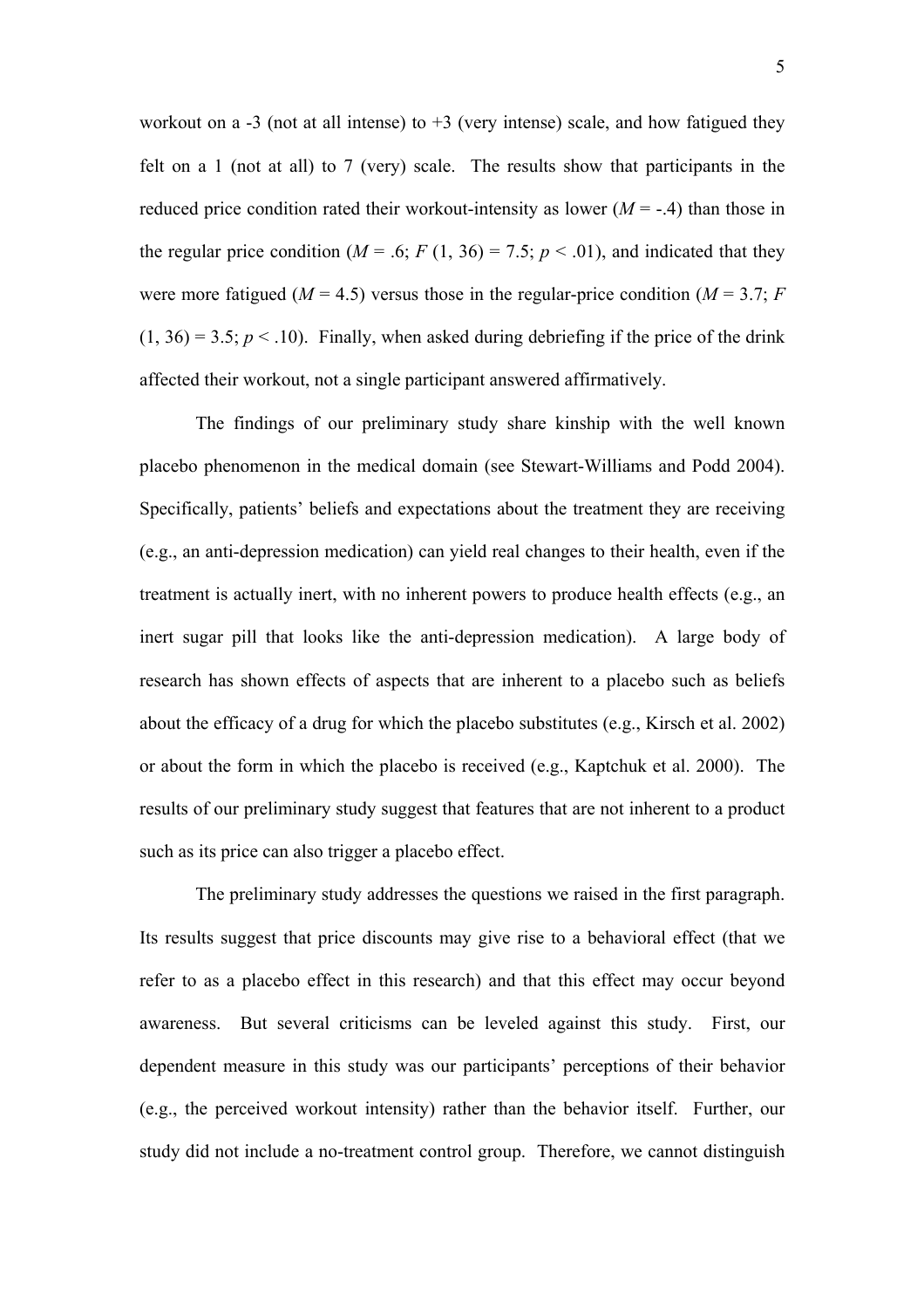between a desirable placebo effect (the regular-price fitness-drink boosted the efficacy of the drink) and an undesirable placebo effect, (the sale-price detracted from the efficacy of the energy-drink; though some researchers [e.g., Hahn 1997] have distinguished between placebo and nocebo effects, we use the term placebo for both, in line with the common view that the desirability of the effect should not influence its labeling [Stewart-Williams and Podd 2004]). A third criticism is that participants did not actually pay for the drink but were merely informed of the prices. Finally, and most importantly, this study gives no indication of what underlies the effect. We address all these criticisms in our subsequent studies and also explore if the effect is non-conscious, as the preliminary study suggests.

In the next section, we draw on research on the placebo effect and on the price-quality relationship to predict how beliefs and expectations arising from marketing actions such as price promotions may produce effects on behavior. Following this, we present three experiments that document undesirable placebo effects resulting from price discounts. In the third experiment, we also document a desirable placebo effect ignited by advertising claims. In all three experiments, we find support for the role of expectancies as underlying this effect and rule out alternative accounts.

#### **THEORETICAL BACKGROUND**

Voluminous research on placebo effects has shown that successfully conveying the false belief that patients received a particular treatment can bestow some of the benefits of the genuine treatment (see Stewart-Williams and Podd 2004 for a review). Credible placebos can help relieve and sometimes even cure physical and mental ills such as pain (e.g., Montgomery and Kirsch 1996), cardiovascular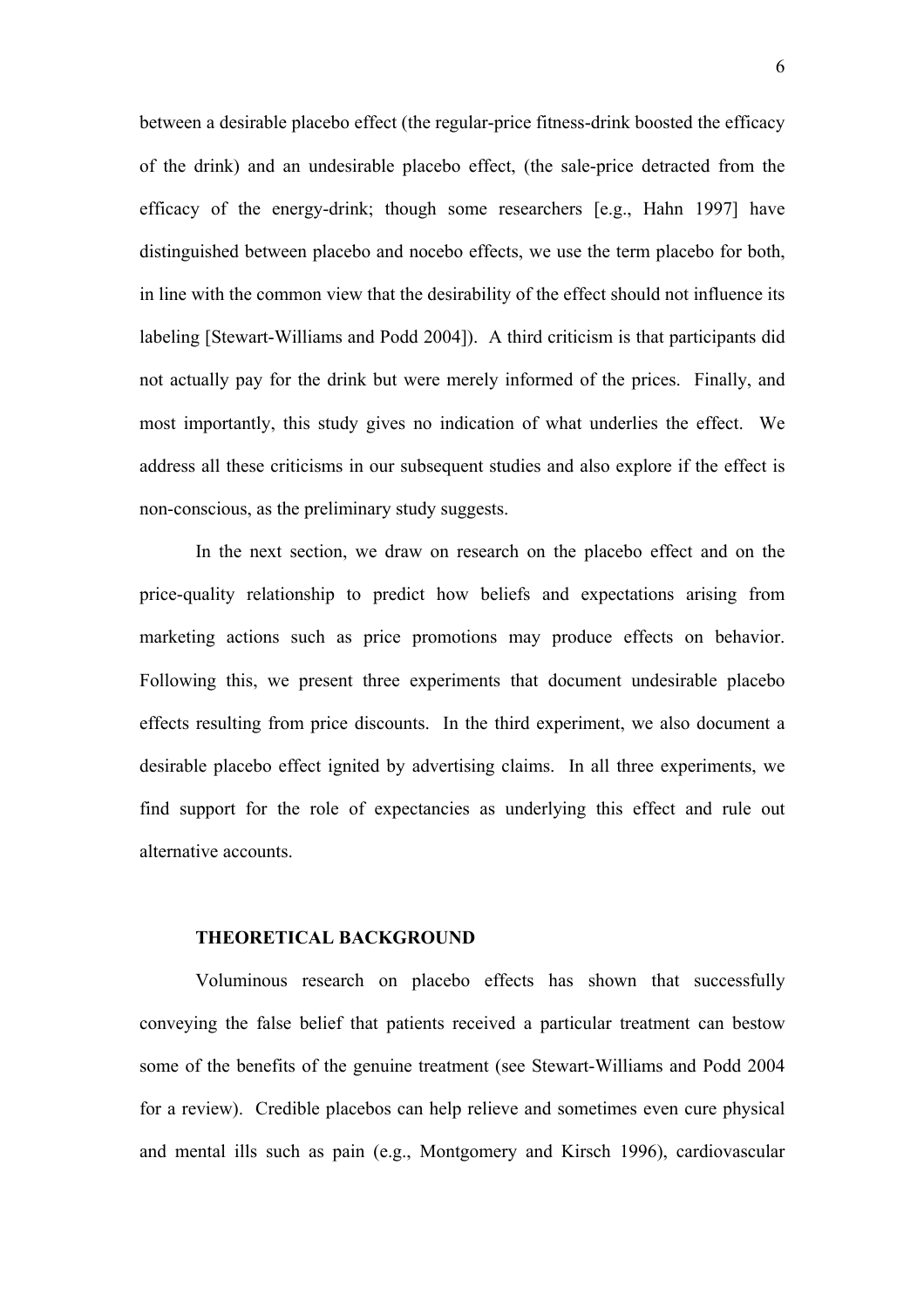disease (e.g., Bienenfeld, Frishman, and Glasser 1996) and depression (Kirsch et al. 2002). Placebo effects have also been detected with functional magnetic resonance imaging (fMRI; Wager et al. 2004).

Two notions are believed to account for placebo effects: expectancy theory and classical conditioning. According to the former, placebo effects arise because beliefs about a substance/procedure serving as a placebo activate expectations that a particular effect will occur, which then impact the subsequent effectiveness of the substance/procedure. The classical conditioning view considers consuming substances with known therapeutic effects to be conditioning trials. The active substances giving rise to these effects serve as unconditioned stimuli (UCs) and the vehicles via which they are delivered (pills, capsules, drinks, etc.) serve as the conditioned stimuli (CSs). Pairing the UCs and the CSs over time endows the vehicles with a capacity to evoke therapeutic effects in the form of conditioned responses (CRs). These two views have been contrasted and debated, but an emerging view is that expectancies mediate all placebo effects and conditioning is one means by which expectancies are initially formed and then activated (Kirsch 2004; Rescorla 1988). The growing acceptance of expectations as the basic mechanism for placebo effects has lead to an increased interest in how beliefs give rise to placebo effects, and the role of expectancies in mediating this effect.

# The Mediating Role of Expectancies

Figure 1 highlights the process associated with placebo effects, a framework that we draw from work in the medical domain (Kirsch 1999; Kirsch and Lynn 1999; Kirsch and Sapirstein 1998; Stewart-Williams and Podd 2004). The figure presents factors expected to influence placebo effects of marketing actions. Briefly, when one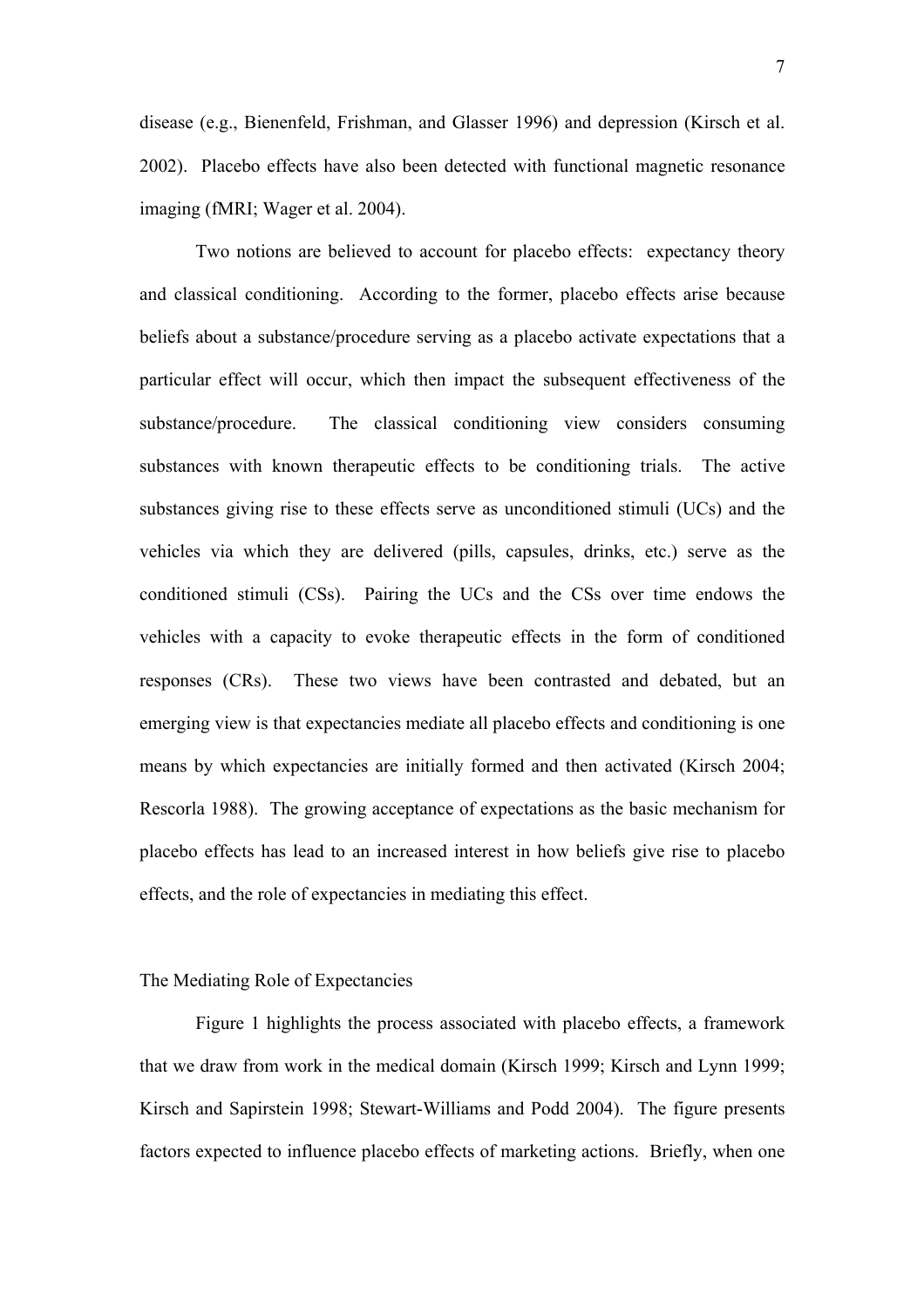receives what is purportedly an active substance or treatment, one's salient beliefs about the substance or treatment activate response expectancies—anticipations of subjective and/or behavioral consequences of using the substance or being treated. These response expectancies, together with contextual factors unrelated to the substance or treatment then give rise to the subjective and behavioral outcomes placebo effects.

Several aspects of this process warrant elucidation. First, critical to the placebo effect are specific beliefs that are salient when one receives the purportedly active substance or treatment. These beliefs, for example, could relate to intrinsic aspects of the active substance or treatment such as its potential therapeutic effects or deleterious side-effects, yielding a desirable placebo effect in the former case and an undesirable placebo effect in the latter case (cf. Hahn 1997). Similarly, extrinsic aspects can shape salient beliefs about the medication and, thereby, give rise to stronger (weaker) placebo effects. An example is whether one receives a medication through injections or capsules (Kaptchuk et al. 2000). Second, the magnitude of the subjective and/or behavioral consequences depends on the strength of the activated response expectancies, which, in turn, can be influenced by a variety of factors. For example, encouraging individuals to elaborate on their expectations may enhance the magnitude of the placebo effect (Fillmore and Vogel-Sprott 1992). Similarly, the magnitude of the placebo effect may be influenced by the strength of one's salient beliefs about the active substance or treatment. This, in turn, can be enhanced by greater familiarity through prior usage (Kirsch 1985), for example. The strength of these beliefs and, therefore, the magnitude of the placebo effect may also be diminished by instructions that cast doubts about these beliefs. For example, alerting individuals that they are participating in a double-blind study and that the substance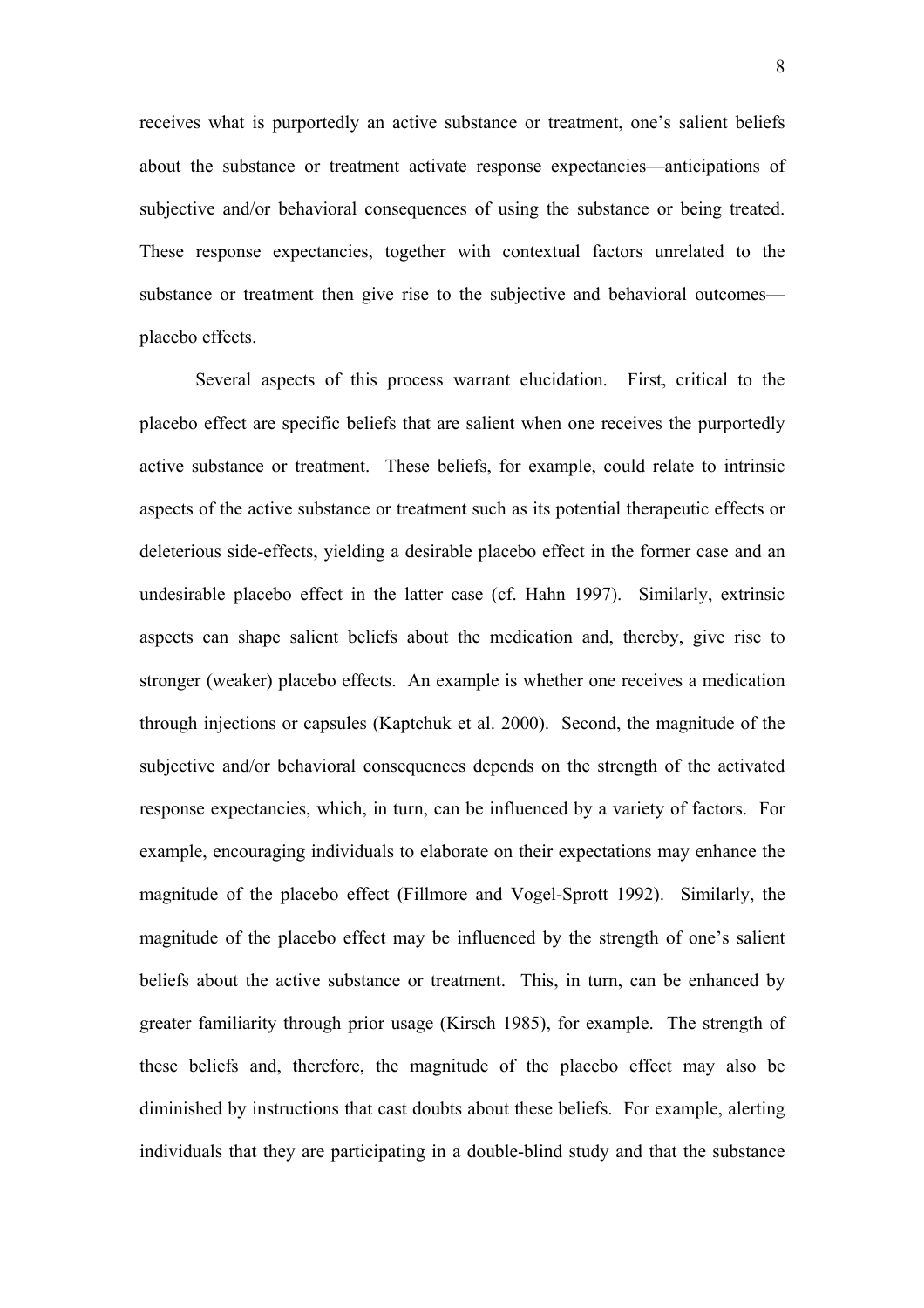they are receiving may be inert gives rise to diminished placebo effects (Kirsch and Weixel 1988). Third, the subjective and behavioral outcomes can be shaped by selfefficacy beliefs (Kirsch 1985), which together with other extraneous factors are reflected in the outcomes related to no-treatment control conditions sometimes incorporated into placebo studies. Finally, the process by which expectancies are elicited to give rise to the placebo effect can either be conscious or non-conscious. Consistent with one aim of our research, Stewart-Williams and Podd (2004) call for research on placebo effects that will identify situations in which the mediating role of expectancies occurs non-consciously. Next, we examine implications of the framework for placebo effects that may arise from marketing actions such as price discounts.

# Marketing Actions and the Placebo Effect

 If marketing actions such as price discounts give rise to a placebo effect, as our preliminary study suggests, what might be the nature of beliefs that trigger response expectancies that, in turn, give rise to the placebo effect? Further, how will contextual factors influence the strength of the expectancies and thus the magnitude of the effect? To answer these questions, consider the context of the preliminary study. Recall that participants in that study received an energy drink, Twinlab<sup>®</sup> Ultra Fuel, saw a list of its ingredients, and were informed that we purchased the drink at either its regular price or a discounted price. The stimulus materials could have made several beliefs salient. For example, intrinsic aspects relating to the ingredients could have activated beliefs about their effects. In addition, the brand name (an extrinsic cue) could have activated beliefs about the product's superior quality (Rao and Monroe 1989). Further, given that consumers often believe that price-levels tend to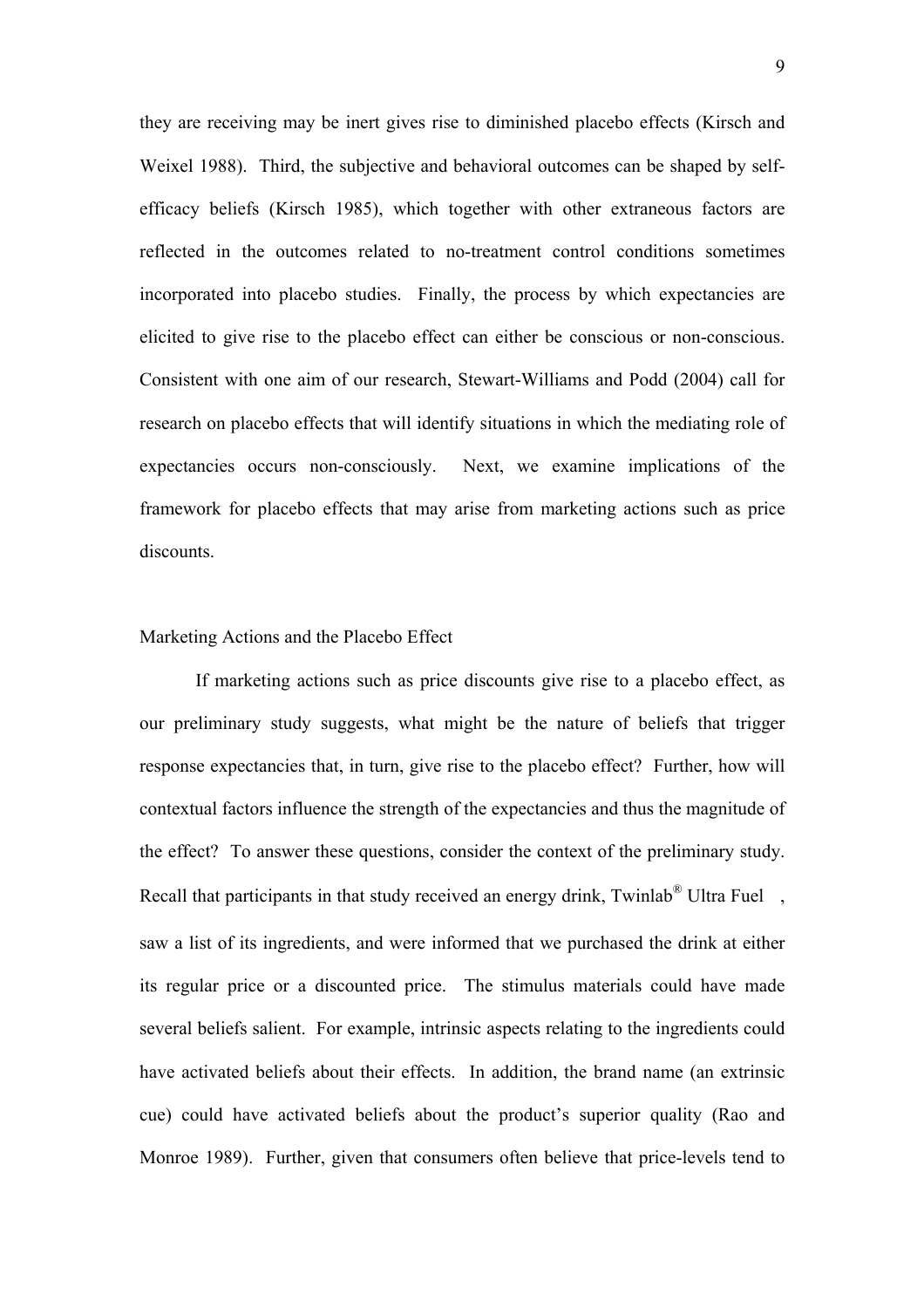reflect quality (e.g., Huber and McCann 1982; Rao and Monroe 1988, 1989), the price discount (another extrinsic cue) may have triggered beliefs that the product's quality is inferior. According to the framework presented above all these beliefs could have been salient, triggering various types of response expectancies. These response expectancies, together with other factors such as non-product-related beliefs (e.g., self-efficacy—beliefs such as how good one is at fitness workouts) and participants' abilities could have affected respondents' performance in their fitness workout. But, since price was the only manipulated factor in the preliminary experiment and as participants were randomly assigned to the two levels of this factor (thereby controlling for other factors such as beliefs about the ingredients, the brand name or one's self-efficacy), the difference we observed in participants' performance is likely to have been due to the salient beliefs relating to price, that is, a placebo effect of price discounts. Participants' performance in a no-treatment control condition, on the other hand, would have reflected effects of the other factors such as non-product related beliefs, participants' abilities, etc.

 Next, consider the implications of other aspects of the framework as they relate to our preliminary study and allow us to draw predictions for similar studies we will present shortly. The magnitude of the placebo effect could be affected by a host of factors. First, encouraging participants to elaborate on their expectations would increase the impact of those expectations and hence, the magnitude of the observed placebo effect. We test this prediction in our first study. Second, beliefs relating to the brand name and/or the ingredients would be stronger with greater (rather than lower) frequency of prior usage. Hence, in addition to the observed price effect, we would expect frequency of prior usage to influence the behavioral outcome. We provide evidence relating to prior usage in our first two studies. Third, if we were to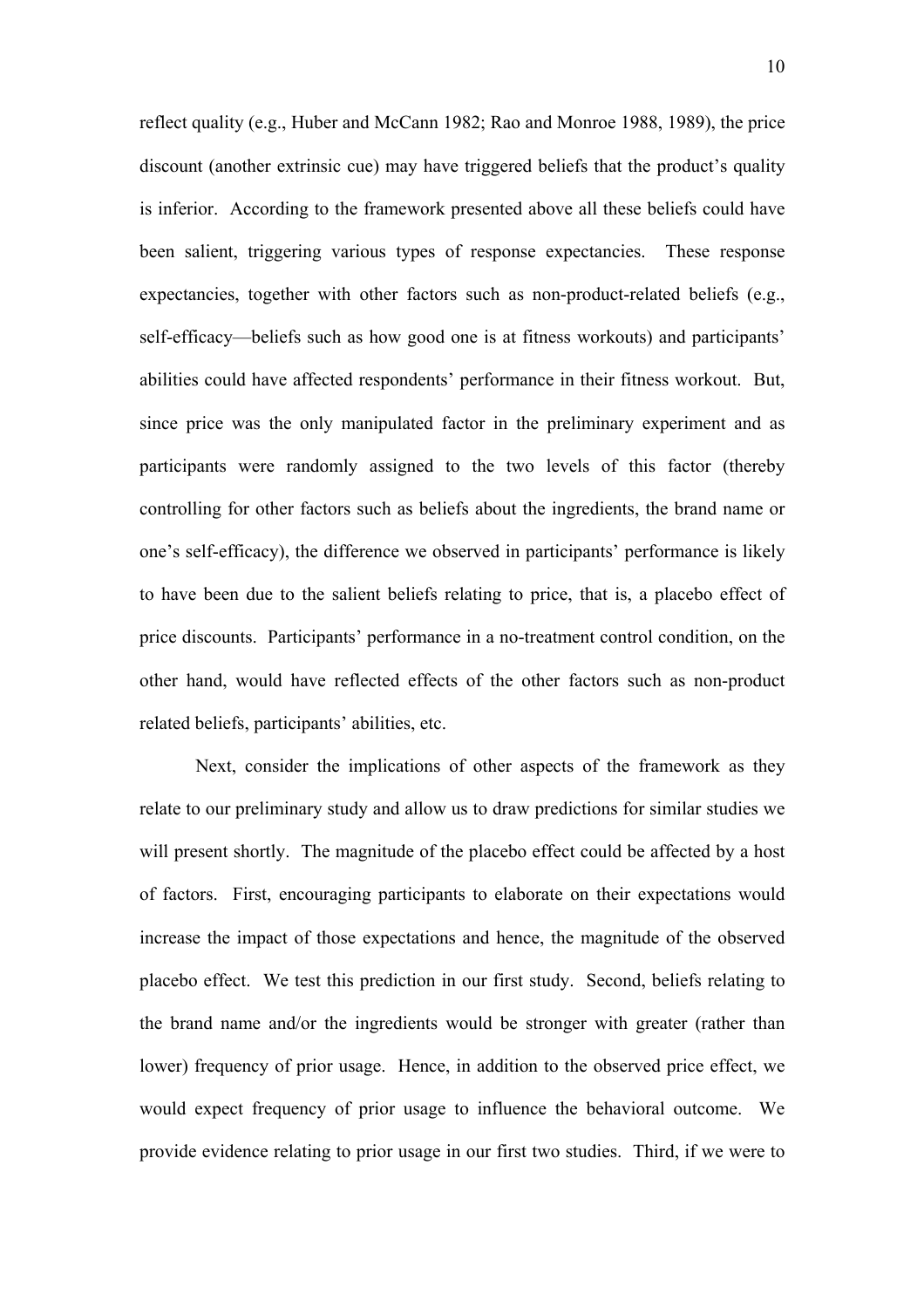draw participants' attention to their price-quality beliefs, many would realize that the price-quality relationship may not be applicable, which would weaken the impact of such beliefs and, consequently, the magnitude of the observed placebo effect. We test this prediction in our second study. Finally, consider what might happen if we presented advertising claims that either strengthened or weakened participants' beliefs in the efficacy of the ingredients (an intrinsic cue). This manipulation would likely have independent effects on participants' performance, in addition to the observed placebo effect of price discounts. We examine this in the third study.

The discussion in the previous section also suggests that the process by which expectancies are elicited to give rise to the placebo effect can either be conscious or non-conscious (cf. Kirsch 2004; Stewart-Williams and Podd 2004). The question is, will the placebo effects of price discounts be conscious or not? Rao and Monroe (1988) argue that the price and perceived quality relationship is a belief that is activated and used when individuals make rapid judgments regarding a product's quality. Research by Adaval and Monroe (2002) suggests that price-quality beliefs are activated and impact judgments at a non-conscious level.

Building on the ideas presented above, we conducted three experiments, which we describe next. In these experiments, we investigated the possibility that price discounts give rise to placebo effects by activating response expectations, and that the process by which these activated expectations give rise to this placebo effect is in line with the predictions made above.

# **EXPERIMENT 1**

The purpose of experiment 1 was to (1) document evidence of a placebo effect caused by price discounts, (2) explore what underlies the placebo effect by examining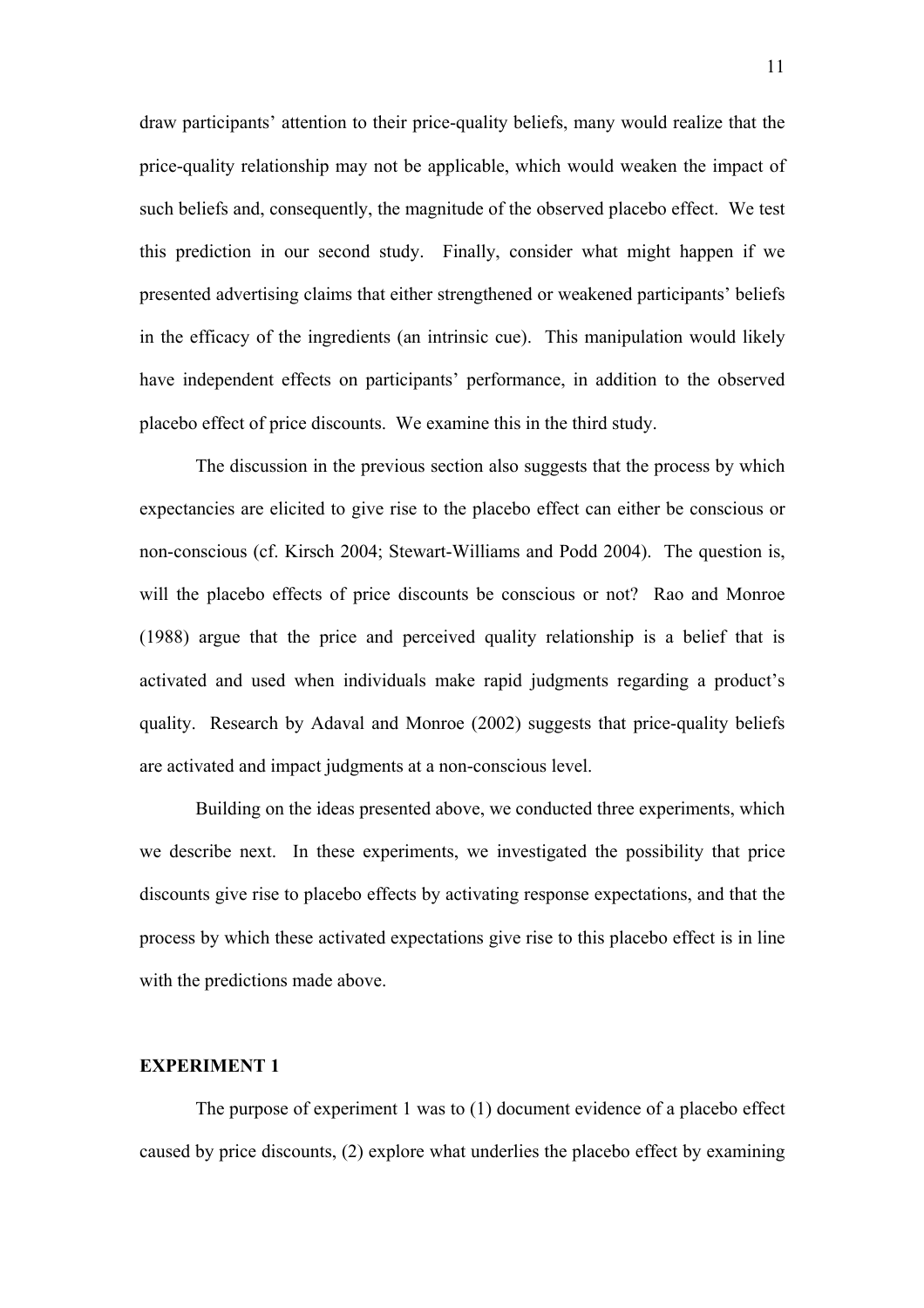whether the observed effects are mediated by expectancies, in line with findings in the medical domain, and (3) determine whether the impact of expectancies on the observed placebo effect occurs non-consciously.

In this experiment, participants first consumed SoBe® Adrenaline Rush (a drink that claims on its package to help increase mental acuity) and then solved a series of puzzles. Note that such drinks are familiar to the student population from which our sample is derived. Indeed, in response to measures we collected at the end of this experiment, 92% of the participants stated that they had heard of SoBe® before and 48% stated that they had consumed this drink before. To accomplish the first goal of this experiment, we collected a measure of performance, namely the number of puzzles solved correctly. To accomplish the second goal, we adapted a procedure used by Fillmore and Vogel-Sprott (1992) to vary the strength of activated response expectancies. Specifically, one group of participants elaborated on their expectancies by rating the expected efficacy of the drink before solving the puzzles while a second group did not engage in this rating task. If expectancies indeed mediate an observed placebo effect, then strengthening response expectancies ought to amplify the basic effects. To accomplish the third objective, we used a straightforward dependent variable approach adapted from previous work on non-conscious processes (see, e.g., Fitzsimons, Chartrand, and Fitzsimons 2004). After participants completed the puzzle task, we asked them to rate how effective SoBe® was at improving their puzzlesolving performance on a 1 (not at all effective)/7 (very effective) scale. If participants were (non)conscious of the impact of expectancies relating to the efficacy of SoBe® on their subsequent performance, then this measure should (not) mediate the effects of the independent variables on the number of puzzles solved. Note that the underlying process has two components: (1) activation of expectancies, and (2)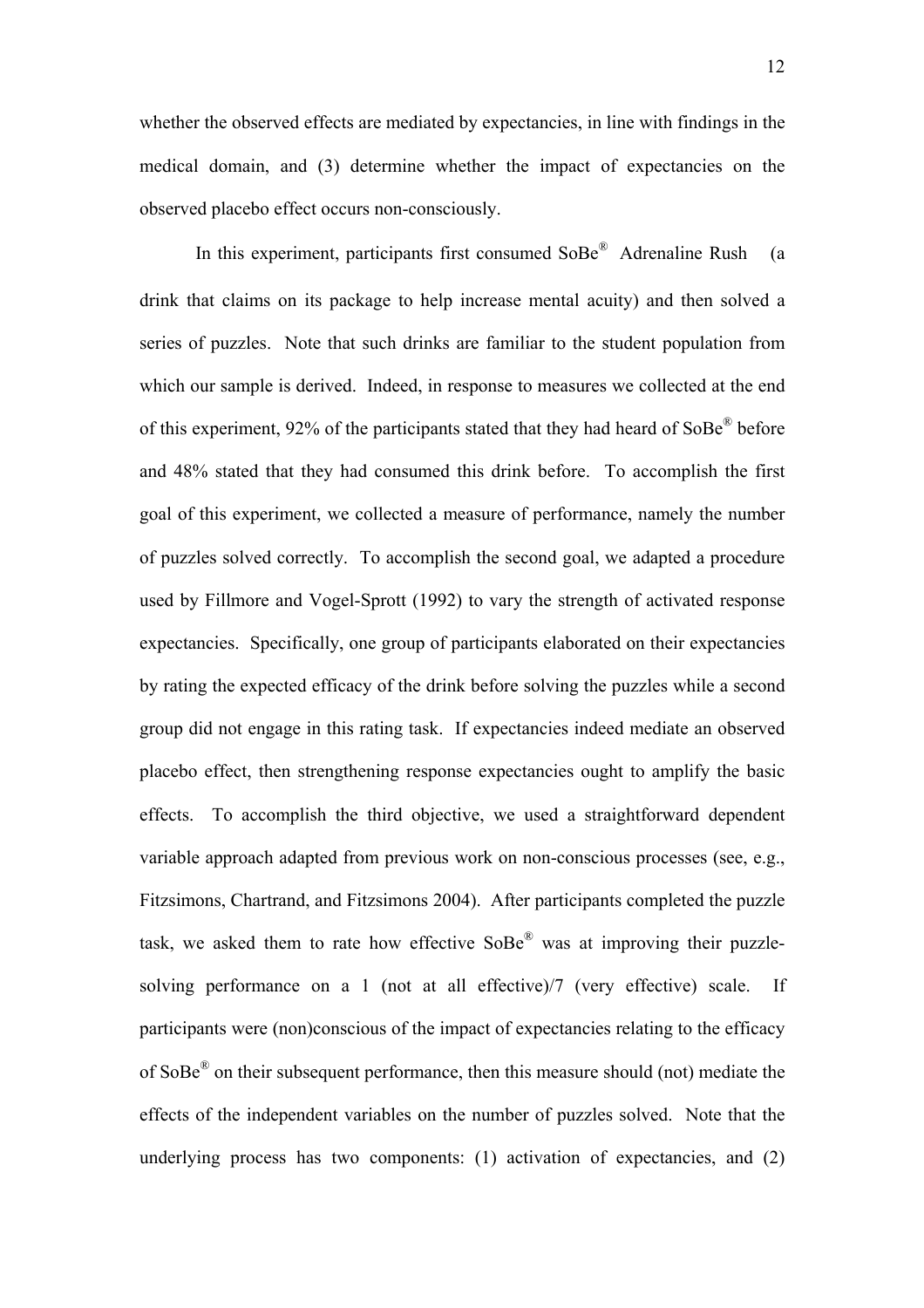subsequent impact of those expectancies on participants' performance in the puzzle task. Even if the first component occurs at a non-conscious level, the procedure we used to strengthen expectancies would make expectancies conscious (in conditions where participants were asked to rate the efficacy of the drink). Thus, lack of mediation would only suggest that the second component occurs non-consciously. We explore the nature of the first component in experiment 2, as our approach in experiment 1 does not enable us to learn about it.

#### Design and Procedure

We used a 2 (price: regular versus discounted) X 2 (expectancy-strength: high versus low) between-subjects design. One hundred and twenty five participants were randomly assigned to the four conditions. At the beginning of the session, participants were told that as part of the study they would consume SoBe®. As in the preliminary study, they were shown the packaging and the ingredients it contained and were told that the drink was from the most recent batch manufactured. To reinforce the sense that the energy drink would influence their performance, participants were then told that they would watch a video for about 10 minutes purportedly to allow the ingredients to have their effects. They were also told that after watching the video, they would solve a series of word-jumble puzzles (e.g., TUPPIL, the solution for which is PULPIT), their goal being to solve as many puzzles as possible in the allotted 30 minutes. Before distributing the drink, participants were given a form authorizing us to charge their university billing account for the drink they were to consume. For some participants (regular-price conditions), the form stated that they would be charged \$1.89 and that this was the regular price of the drink in retail outlets. For other participants (discounted-price conditions), the form stated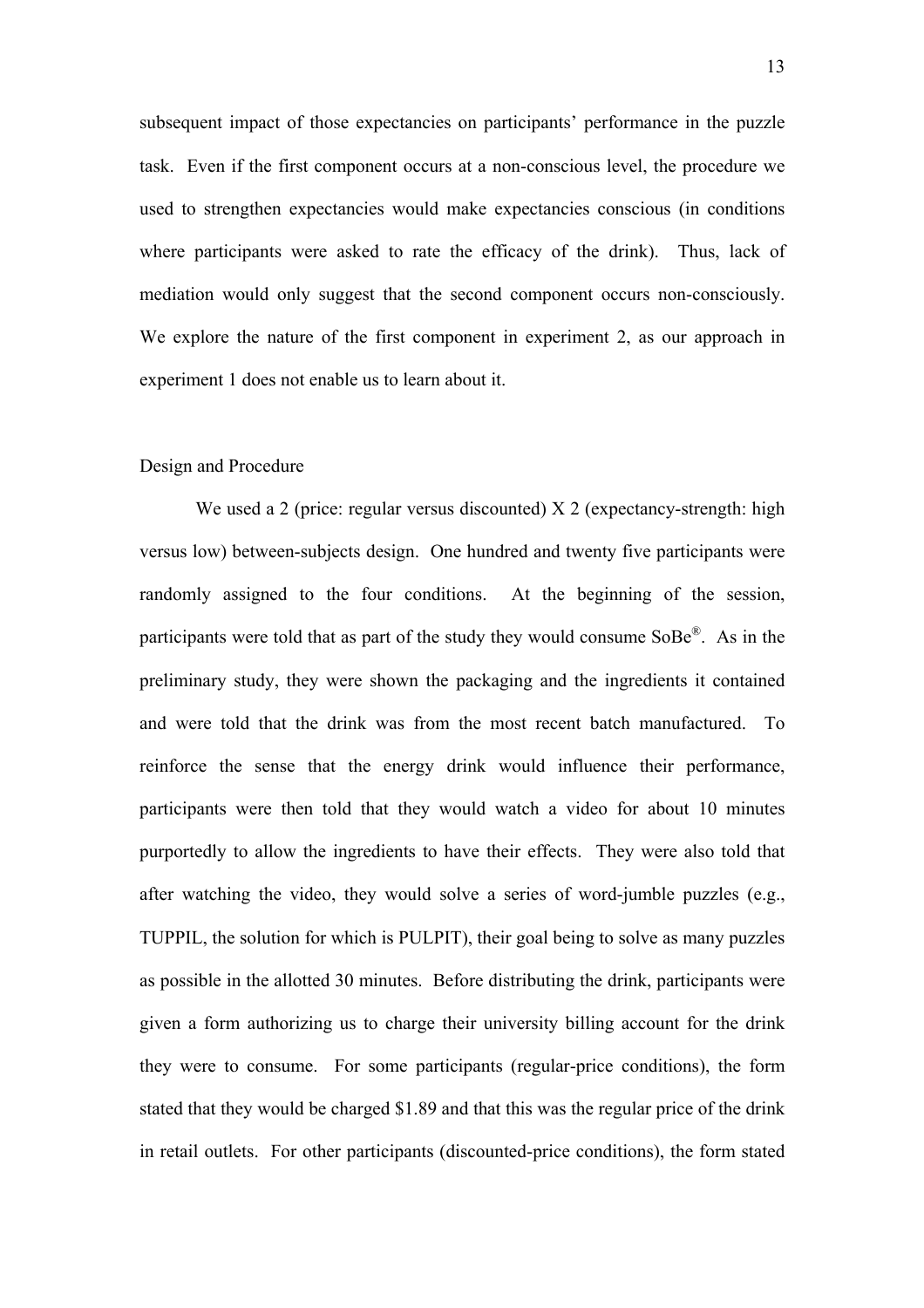that the regular price of the drink at retail outlets was \$1.89, but they would be charged \$.89, since we purchased the drink at a discount because we were making an institutional purchase.

Participants consumed the drink and then watched a video for about 10 minutes. They then received a booklet that contained instructions on the cover page, followed by the puzzles. The instructions on the cover sheet stated that participants would have 30 minutes to solve 15 puzzles. Following the cover page, some respondents (high expectancy-strength conditions) were shown a page that indicated the following: "I feel that  $\text{SoBe}^{\textcircled{R}}$  is very bad (1)/very good (7) at improving concentration, and very bad (1)/very good (7) at improving mental performance." Respondents in the low expectancy-strength conditions were not asked these questions. Subsequently, participants engaged in the puzzle task, then responded to a series of measures, and were finally debriefed.

## Other Measures

 After solving the puzzles, participants indicated their gender, if they were familiar with SoBe®, if they had consumed this drink before, and how good and how experienced they were, in general, at solving puzzles such as word-jumbles. These measures served as covariates in the various analyses. After the experiment, an independent coder determined the number of puzzles that each respondent solved correctly.

# Results

*Pilot Study.* We first conducted a pilot study to assess participants' performance in a no-treatment (control) condition. Thirty-one participants drawn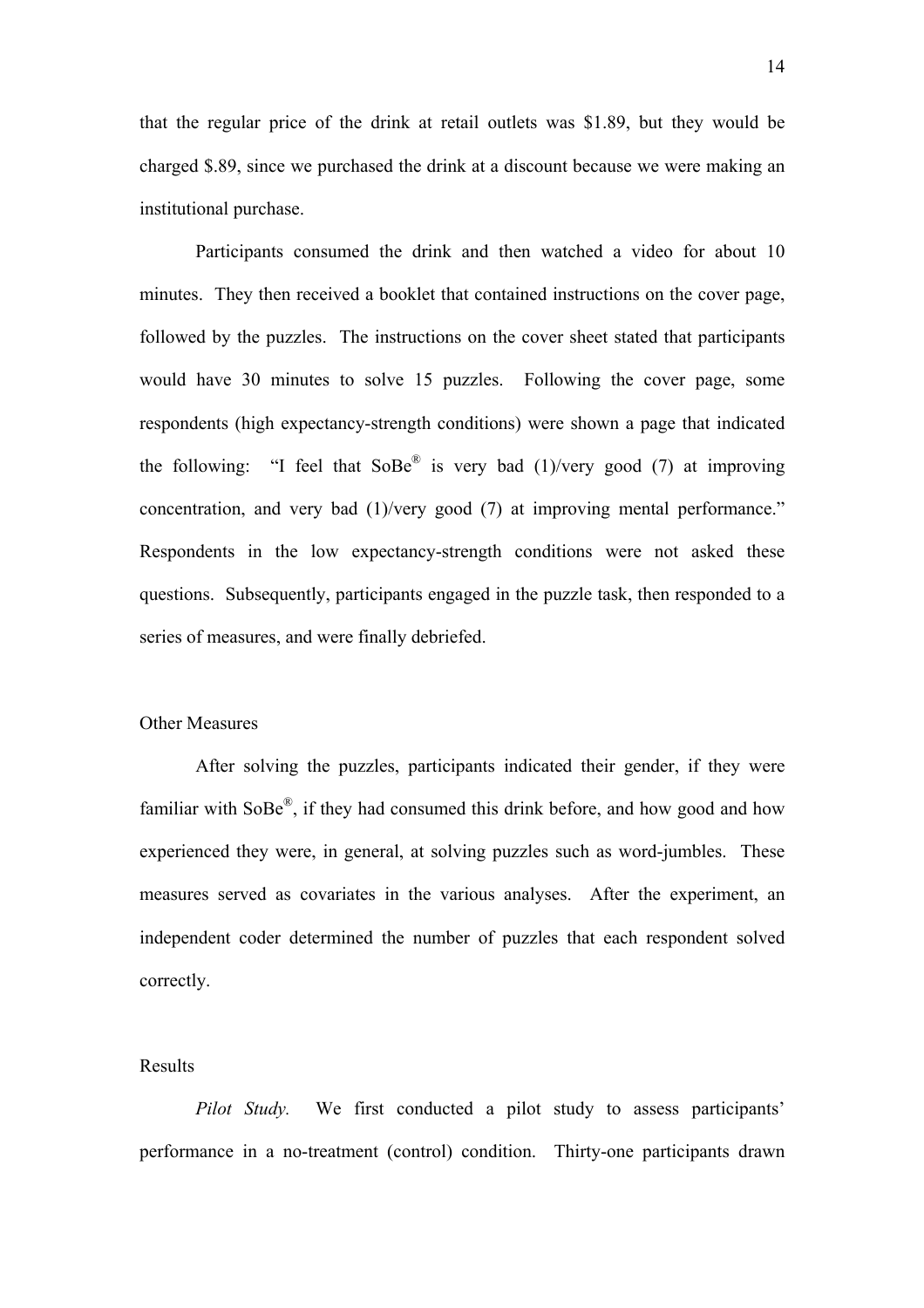from the same population we used in the main experiment took part in this pilot study. The procedure closely followed the one we used in the main experiment except that the participants were not told about the  $S_0Be^{\otimes}$  drink, did not consume it, and merely solved the puzzles and responded to a relevant subset of the measures. The average number of puzzles solved by the participants of the pilot study was 9.1.

*Main Experiment.* The average number of puzzles solved across the various conditions is shown in figure 2. ANCOVA on the number of puzzles solved revealed a price by expectancy-strength interaction  $(F(1, 120) = 5.6, p < .05)$ , in addition to a main effect of price  $(F(1, 120) = 34.7, p < .0001)$ . The pattern of results in the low expectancy-strength conditions was consistent with a placebo effect—the number of puzzles solved was lower in the discounted price condition  $(M = 7.7)$  than in the regular price condition ( $M = 9.5$ ; ( $F(1, 120) = 5.9$ ,  $p < .05$ ).

 $\mathcal{L}_\text{max}$  and  $\mathcal{L}_\text{max}$  and  $\mathcal{L}_\text{max}$  and  $\mathcal{L}_\text{max}$  and  $\mathcal{L}_\text{max}$ 

 $\mathcal{L}_\text{max}$  and  $\mathcal{L}_\text{max}$  and  $\mathcal{L}_\text{max}$  and  $\mathcal{L}_\text{max}$  and  $\mathcal{L}_\text{max}$ 

Insert figure 2 about here

The results in the high expectancy-strength conditions suggest that the observed placebo effect was indeed mediated by expectancies about the efficacy of the drink. As seen in figure 2, when expectancy-strength was high, the magnitude of the undesirable placebo effect in the low expectancy-strength conditions increased. Specifically, when the price was discounted, the number of puzzles solved decreased further at higher ( $M = 5.8$ ) versus at lower levels of expectancy-strength ( $M = 7.7$ ;  $F(1, 120) = 7.7, p < .01$ ).

A Sobel test (e.g., MacKinnon et al. 2002) within the high expectancy-strength conditions further supports mediation by expectancies. Recall that expectancystrength was operationalized by having respondents in the high expectancy-strength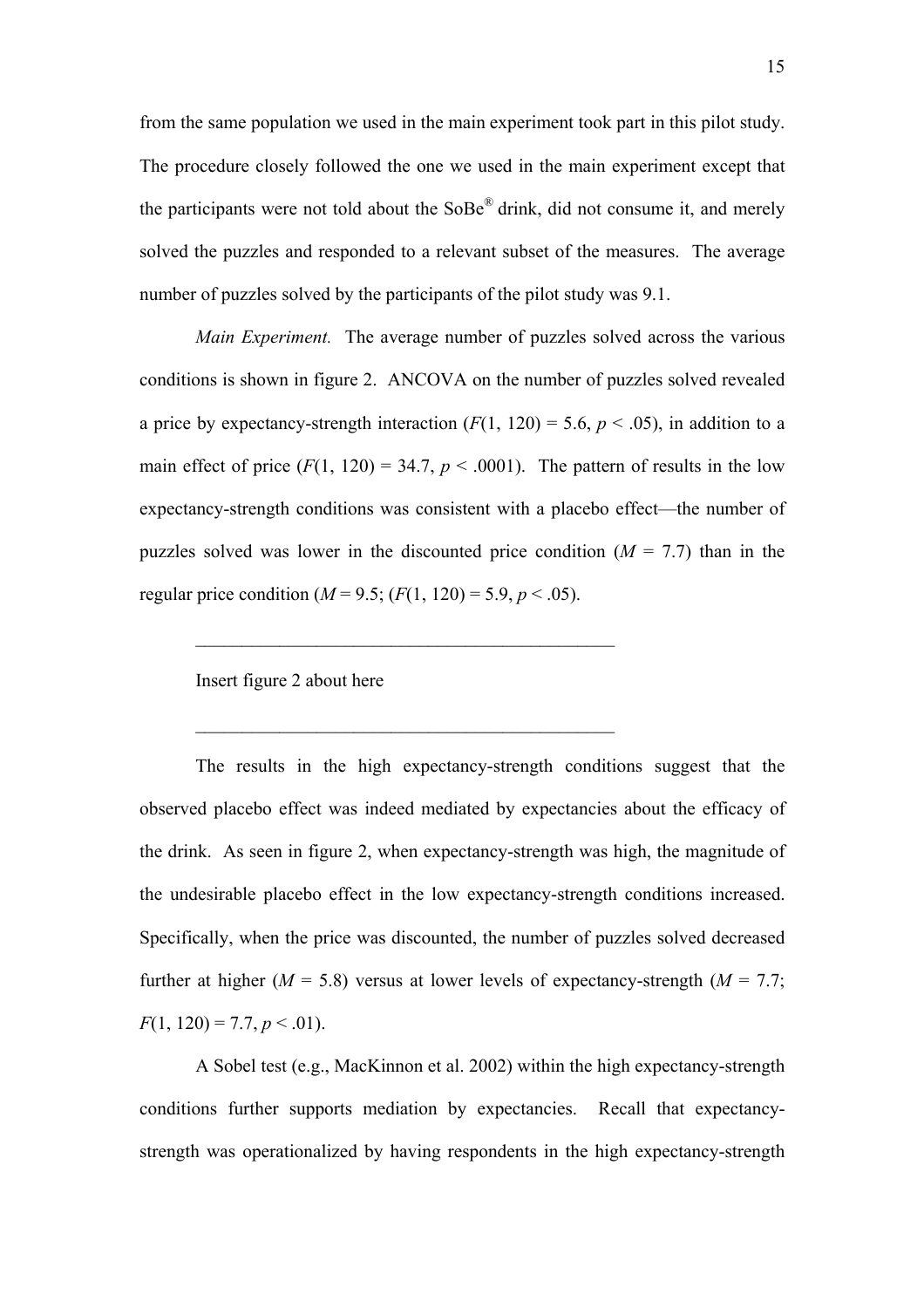conditions rate how good SoBe® was at improving concentration and at improving mental performance prior to solving the puzzles (respondents in the low expectancystrength conditions were not asked this question). In line with our conceptualization, these ratings were higher in the regular-price condition  $(M = 4.3)$  than in the discounted-price condition ( $M = 3.5$ ;  $F(1, 64) = 11.1$ ,  $p < .01$ ). The Sobel test revealed that these ratings also mediated the effects of the independent variable, price, on the number of puzzles solved within the high expectancy-strength conditions ( $z =$ 3.0;  $p < .01$ ).

The only covariate that was relevant in the ANCOVA reported above was prior consumption of SoBe,<sup>®</sup> a variable that did not interact with any of the other independent factors. To delve further into the effects of prior usage, we carried out another ANOVA with prior usage, a categorical variable, as a third independent factor. Again, the only effect we observed for prior usage was a main-effect, with those who had consumed SoBe<sup>®</sup> before solving more puzzles ( $M = 8.7$ ), on average, than those who had not  $(M = 7.7; F(1, 117) = 4.2, p < .05)$ , as predicted by our framework

*Was the Underlying Process Conscious?* To answer this question, we examined participants' responses to a measure that we collected after they had solved the puzzles. Recall that after they had solved the puzzles, participants were asked how effective they thought  $S^{\text{OBe}}$ <sup>®</sup> was at improving their puzzle-solving performance (1-not at all effective/7-very effective). Had participants had been conscious that their performance had been affected by consumption of the drink, then this measure ought to mediate the effects of the independent variables on the number of puzzles solved. A Sobel test did not support this possibility  $(p = .64)$ , suggesting that expectancies may not have been conscious when participants were solving the puzzles. Note,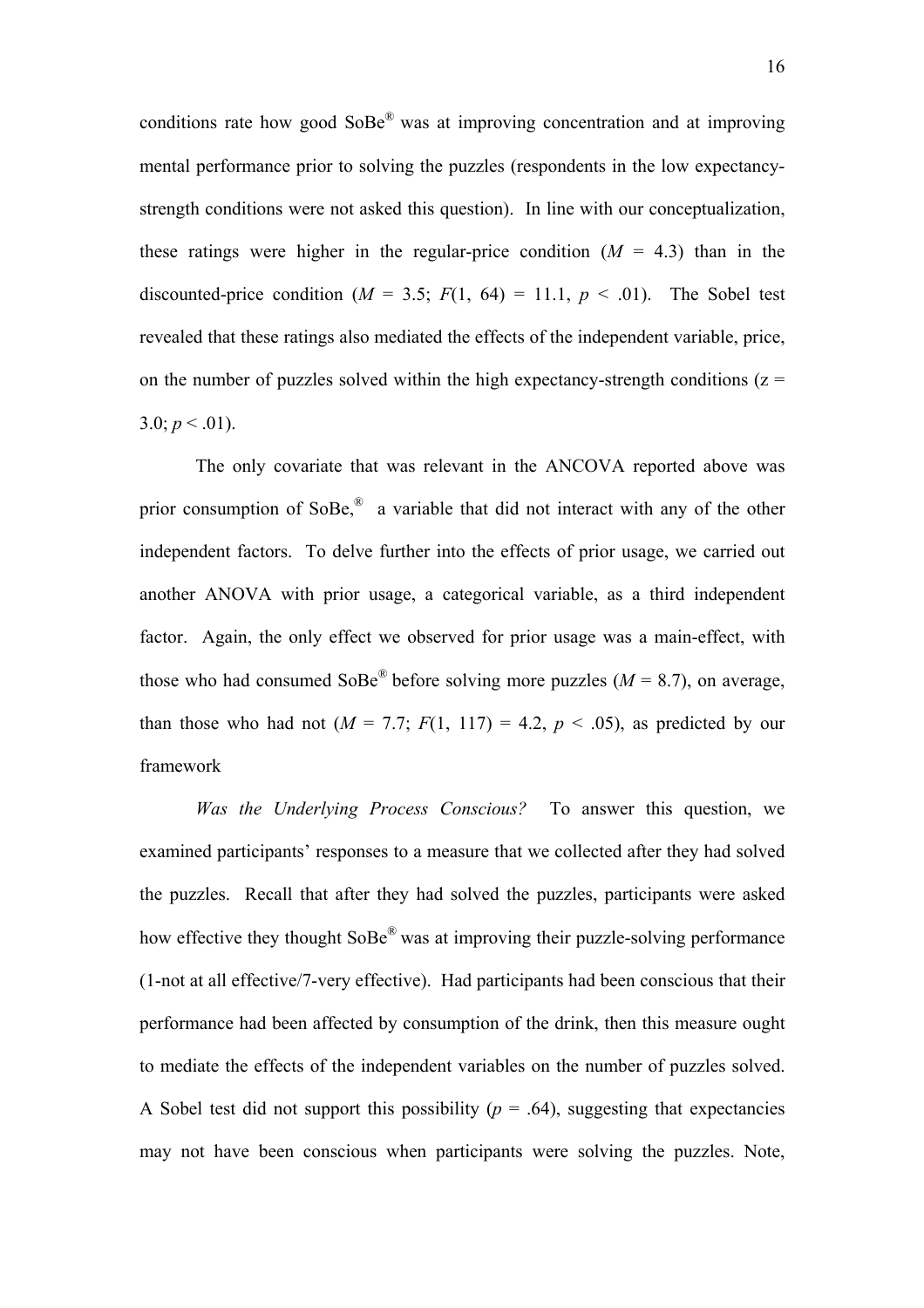however, that this null result is difficult to interpret as it could have occurred for reasons other than the process being non-conscious. We test the potential nonconscious nature of the underlying process more explicitly in the next experiment.

#### Discussion

 The results of experiment 1 support our basic prediction that price discounts can give rise to an undesirable placebo effect. Offering a price-discount on a product that claims to be beneficial for mental acuity negatively affected performance on a subsequent task, namely the number of puzzles solved correctly. The performance of those who consumed the discounted drink was worse than that of participants who consumed the regular-priced drink and of those who were in the no-treatment pilot study (and did not consume the drink). This detrimental effect was accentuated when expectations regarding the efficacy of the product were reinforced. Further, on average, participants who had consumed the energy drink before solved more puzzles than those who had not. This variable, however, did not interact with any of the other independent variables. Finally, the results suggest that the underlying process giving rise to our observed placebo effect may have occurred non-consciously.

 A noteworthy finding in experiment 1 was that we only observed an undesirable placebo effect, in the discounted-price conditions. The results in the regular-price conditions were no different than in the no-treatment control condition (administered as a pretest). In the next experiment, we examine whether the findings of experiment 1 replicate and shed more light on the cause of the observed placebo effect.

## **EXPERIMENT 2**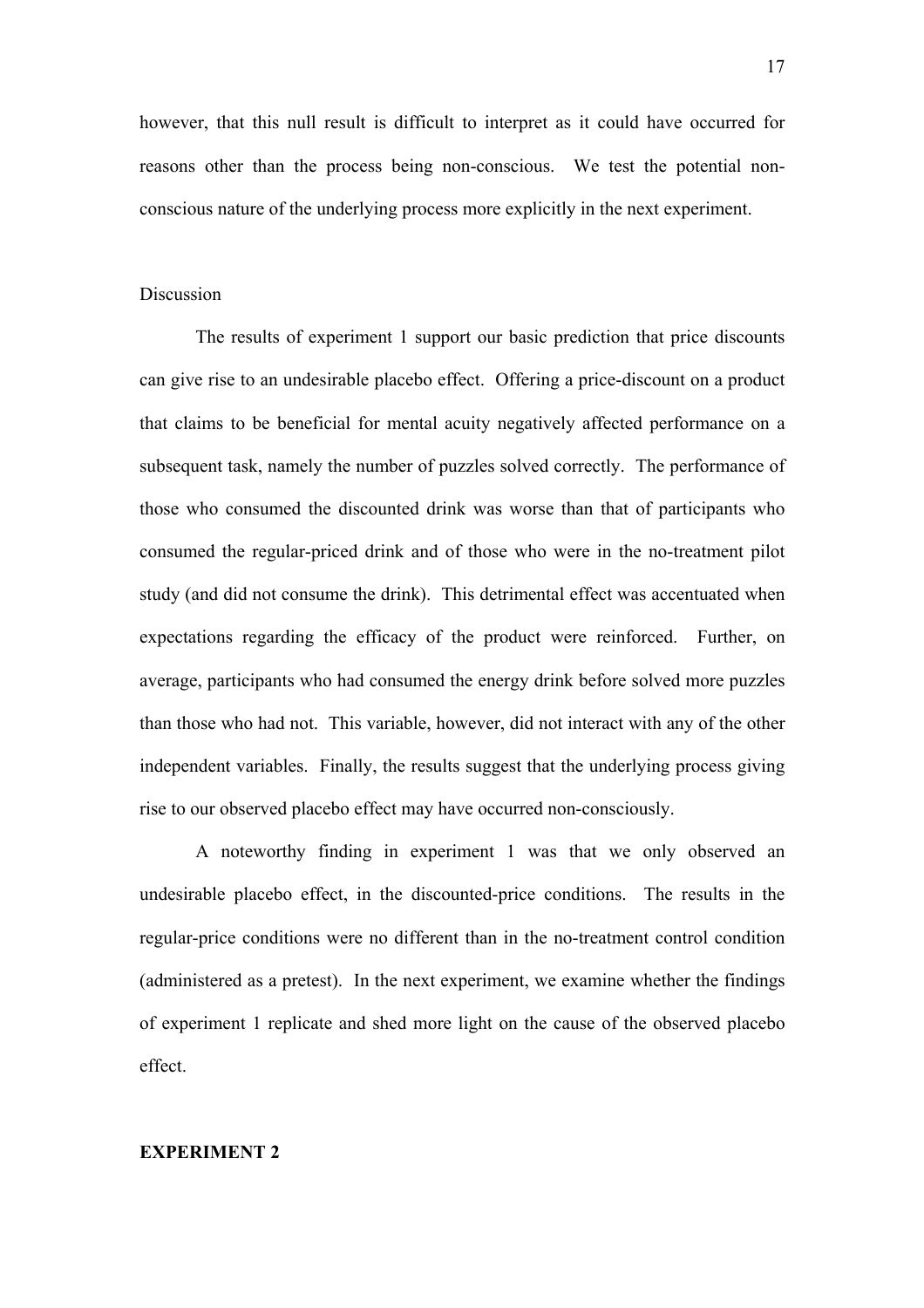One goal of experiment 2 was to examine why we did not observe a desirable placebo effect of the regularly priced drink in experiment 1. A second goal was to rule out an alternative account—that participants paying regular-price worked harder on the puzzle task to reduce the greater dissonance they might have experienced due to the regular price they paid. A third goal of experiment 2 was to examine whether drawing attention to price-quality beliefs would affect the observed placebo effect. This allows us to test several predictions. First, drawing participants' attention to price-efficacy beliefs is likely to help some of them realize that these beliefs may not be applicable to all contexts. This, in turn, should weaken their response expectations<sup>[1](#page-18-0)</sup> and thus, the magnitude of the placebo effect (see, Kirsch and Weixel 1988). Second, the procedure enables us to shed more light on whether the underlying process is non-conscious. Research has consistently shown that if the activation of information in memory occurs non-consciously, then drawing attention to the priming source (in our case the relationship between price and expected efficacy), reduces subsequent effects of this information (e.g., Strack et al. 1993). This attenuating effect is likely to occur when drawing attention to the priming source casts doubts about the relevance of the priming source. On the other hand, if the activation of the information occurs consciously, then drawing attention to the priming source enhances subsequent effects of the information. Third, if drawing participants' attention to the price-efficacy beliefs reduced the magnitude of the observed placebo effect, it would reduce the viability of the alternative cognitive-

 $\overline{a}$ 

<span id="page-18-0"></span><sup>&</sup>lt;sup>1</sup> This assumption was supported in a separate pre-test. Thirty-three participants, drawn from the same population as the main studies, engaged in a task similar to that used in experiment 1. Participants were presented with the energy drink, SoBe®, and informed that its regular price was \$1.89, but that they would buy it from us at a discounted price of \$.89. Following a filler task, participants rated the perceived efficacy of the drink (as in the high expectancy-strength conditions of experiment 1). But for one group of participants the price-efficacy link was made salient before they rated the drink (they were told, "Given the price of SoBe®, please rate…") Consistent with our assumption, the mean ratings were lower when the price-efficacy link was made salient  $(M = 3.8)$  versus when it was not  $(M = 4.9)$ ;  $F(1, 31) = 7.6, p < .01$ .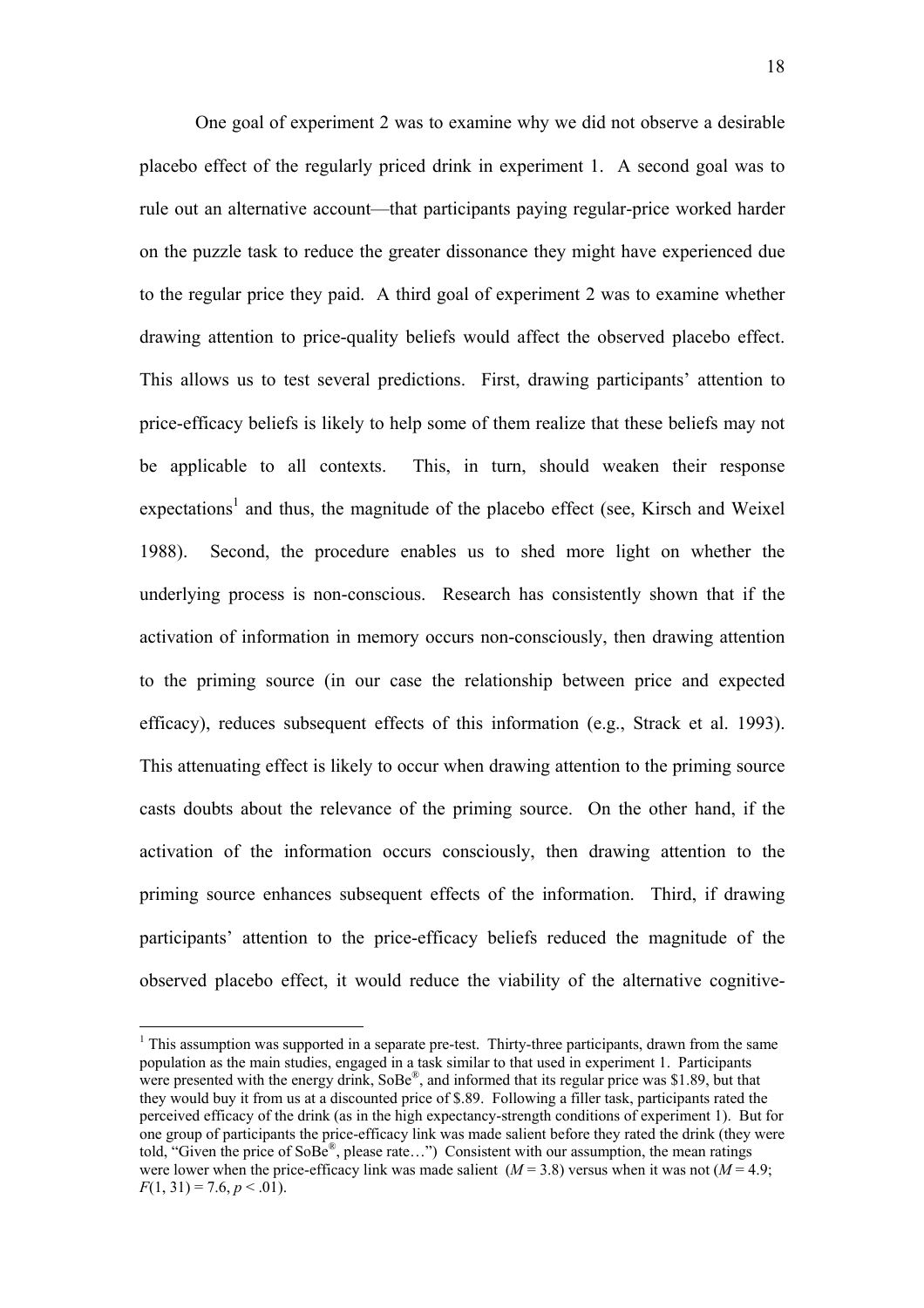dissonance account. According to the dissonance explanation, drawing attention to the price of the drink ought to increase dissonance in the regular-price condition, thereby enhancing rather than attenuating the magnitude of the basic effect.

 To accomplish the third goal (examining if drawing attention to price-quality beliefs affects the placebo effect), we modified the procedure that we used in experiment 1 to strengthen expectancies prior to the puzzle task. Recall that in experiment 1, we manipulated the strength of expectancies by having one group of participants respond to the following question prior to the puzzle task: "I feel that SoBe<sup>®</sup> is very bad (1)/very good (7) at improving concentration" and "... very bad (1)/very good (7) at improving mental performance." In experiment 2, one group of participants did the same, except that their attention was also drawn to the priceefficacy link by the following words that we added to the beginning of the question: "Given the price I was charged for SoBe®."

To summarize, experiment 2 used a 2 (price: regular versus discounted) by 2 (price-efficacy salience: low versus high) between subjects design, as well as, a control condition. Apart from modifying the task to incorporate the price-efficacy salience factor, adding measures to serve as covariates, and conducting experiment 2 using computers, the procedure paralleled the one we used in experiment 1 (our using a computerized rather than a paper-and-pencil task as in experiment 1 may account for some differences in the performance levels across experiments 1 and 2). One hundred and ninety three undergraduate students participated in the study.

# Results

The average number of puzzles solved across the various conditions is shown in figure 3. ANCOVA on the number of puzzles solved revealed a price by price-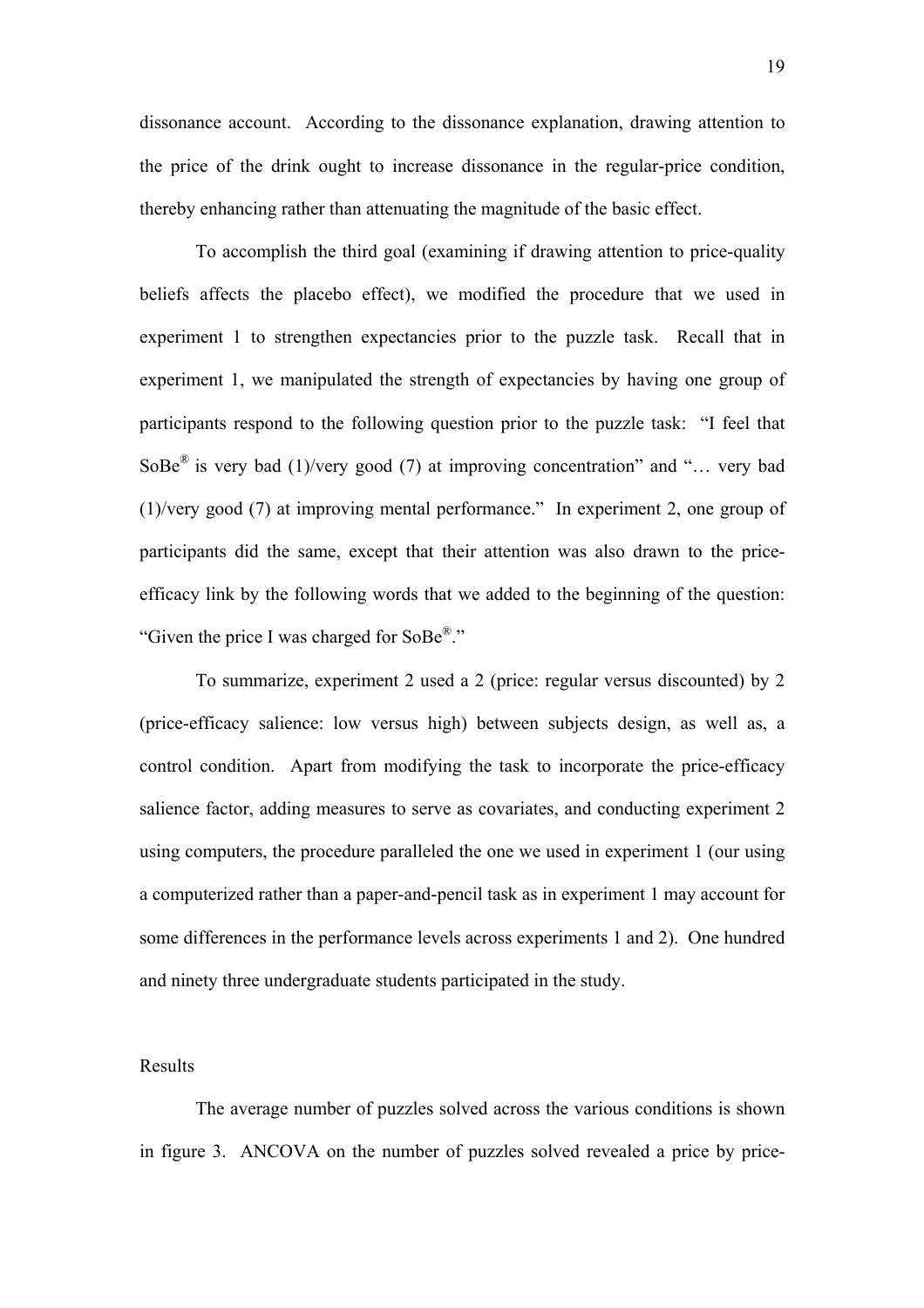efficacy-salience interaction  $(F(1, 189) = 5.1, p < .05)$ , in addition to a main effect of price  $(F(1, 189) = 3.1, p < .10)$ . As in experiment 1, prior consumption of SoBe<sup>®</sup> was a relevant covariate that did not interact with any other factor. As in experiment 1, more puzzles were solved, on average, by participants who had consumed  $S_0Be^{\otimes}$ before than by those who had not (cf. Kirsch 1987).

The results in the low price-efficacy-salience conditions paralleled those in the low expectancy-strength conditions of experiment 1. As in experiment 1 and consistent with a placebo effect of price discounts, the number of puzzles solved was lower in the discounted price condition ( $M = 6.8$ ) than in the regular price ( $M = 8.3$ ;  $(F(1, 189) = 7.8; p < .01)$  and the control conditions  $(M = 8.0; (F(1, 189) = 5.0, p < .01)$ .05). Also, the number of puzzles solved was not different between the regular price and control conditions  $(F \le 1)$ . This suggests that as in experiment 1, we obtained only an undesirable placebo effect of discounted prices, and no desirable placebo effect of the regularly priced drink. We further discuss this finding shortly.

 $\mathcal{L}_\text{max}$  and  $\mathcal{L}_\text{max}$  and  $\mathcal{L}_\text{max}$  and  $\mathcal{L}_\text{max}$  and  $\mathcal{L}_\text{max}$ 

 $\mathcal{L}_\text{max}$  and  $\mathcal{L}_\text{max}$  and  $\mathcal{L}_\text{max}$  and  $\mathcal{L}_\text{max}$  and  $\mathcal{L}_\text{max}$ 

Insert figure 3 about here

The results in the high price-efficacy salience conditions suggest that drawing attention to the price-efficacy beliefs weakens these beliefs, thereby eliminating the placebo effect (*M*s = 8.2 and 8.0, respectively, in the discounted and regular price conditions). Also, that drawing attention to the price-efficacy link eliminated the placebo effect suggests that the initial activation of expectancies occurred in a nonconscious fashion (see Strack et al. 1993). Finally, that drawing attention to the price of the drink not only eliminated the basic effect but also resulted in means that were in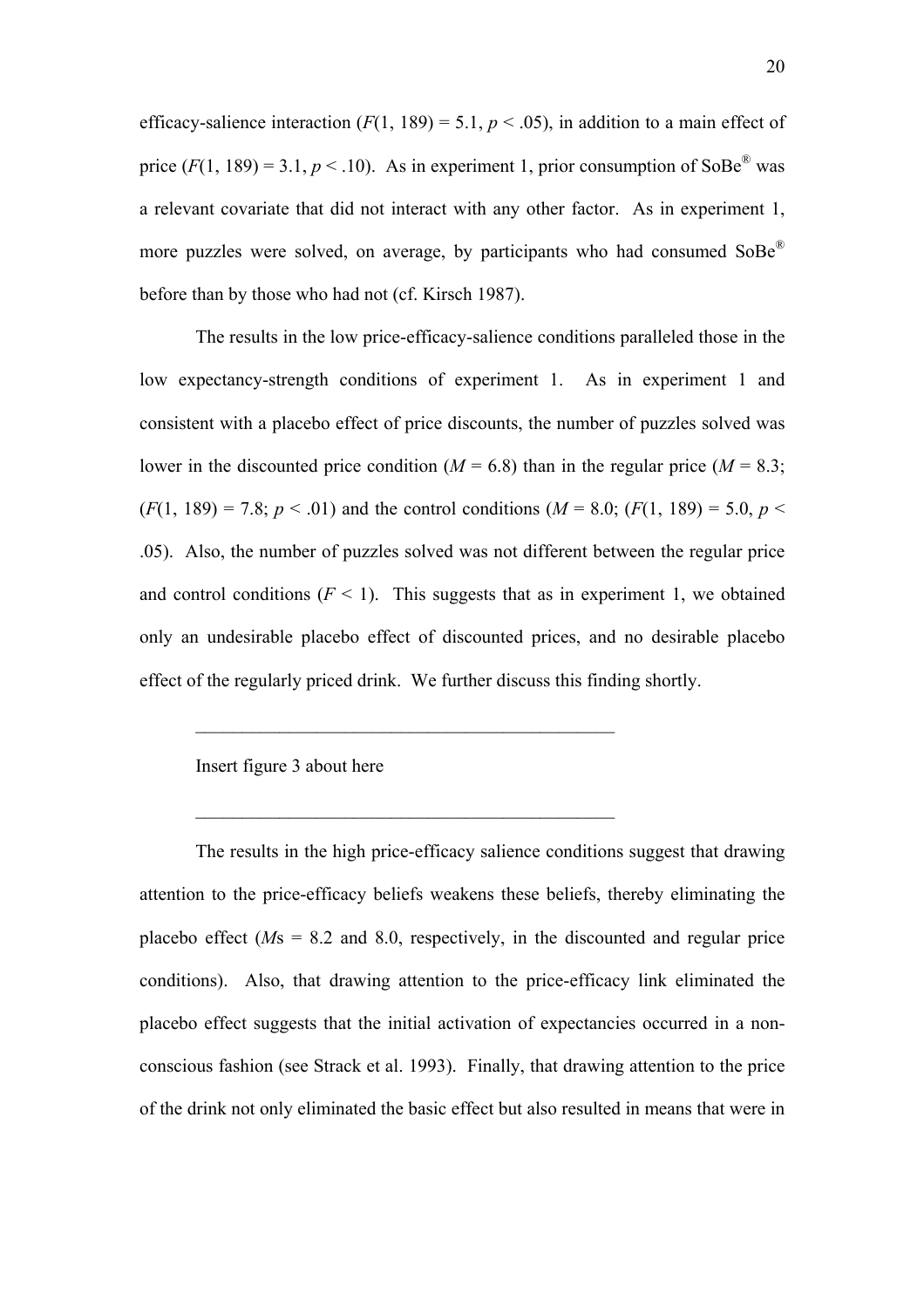the opposite direction of what the cognitive-dissonance explanation would predict further reduces the viability of this alternative account.

We found further support for our conceptualization by examining the expectancy measures that we collected in the high price-efficacy salience conditions before the puzzle-solving task (to operationalize the price-efficacy salience factor). According to our conceptualization, drawing attention to the price-efficacy link ought to make the expectancies in the discounted-price condition parallel those in the regular-price condition. Indeed, the expectancy ratings were no different across the two price levels ( $Ms = 4.3$ , respectively;  $F < 1$ ).

*Why Did We Not Observe a Desirable Placebo Effect?* One question that arises from experiments 1 and 2 is why there was no desirable placebo effect of the regularly priced drink and we nevertheless observed an undesirable placebo effect of discounted prices? Part of the answer to this question comes from examining participants' expectancies, prior to the puzzle-solving task, in the no-treatment control condition. Note that, unlike the treatment participants, the control participants were neither given SoBe® nor the accompanying instructions highlighting the price of the drink prior to the puzzle-solving task. Hence, beliefs relating to the price of SoBe<sup>®</sup> could not be activated in these participants. However, as shown in figure 1, other beliefs (e.g., about their natural [unaided] ability in tasks such as solving word puzzles) may have been more salient to control participants. Among treatment participants, these self-efficacy beliefs may have been less salient due to the external cues that were presented (e.g., the drink's price having been presented more than once at the beginning of the experiment). In sum, a combination of two reasons may account for our results: (1) price related (self-efficacy) beliefs may have been the most salient to participants in the treatment (control) conditions due to the procedure we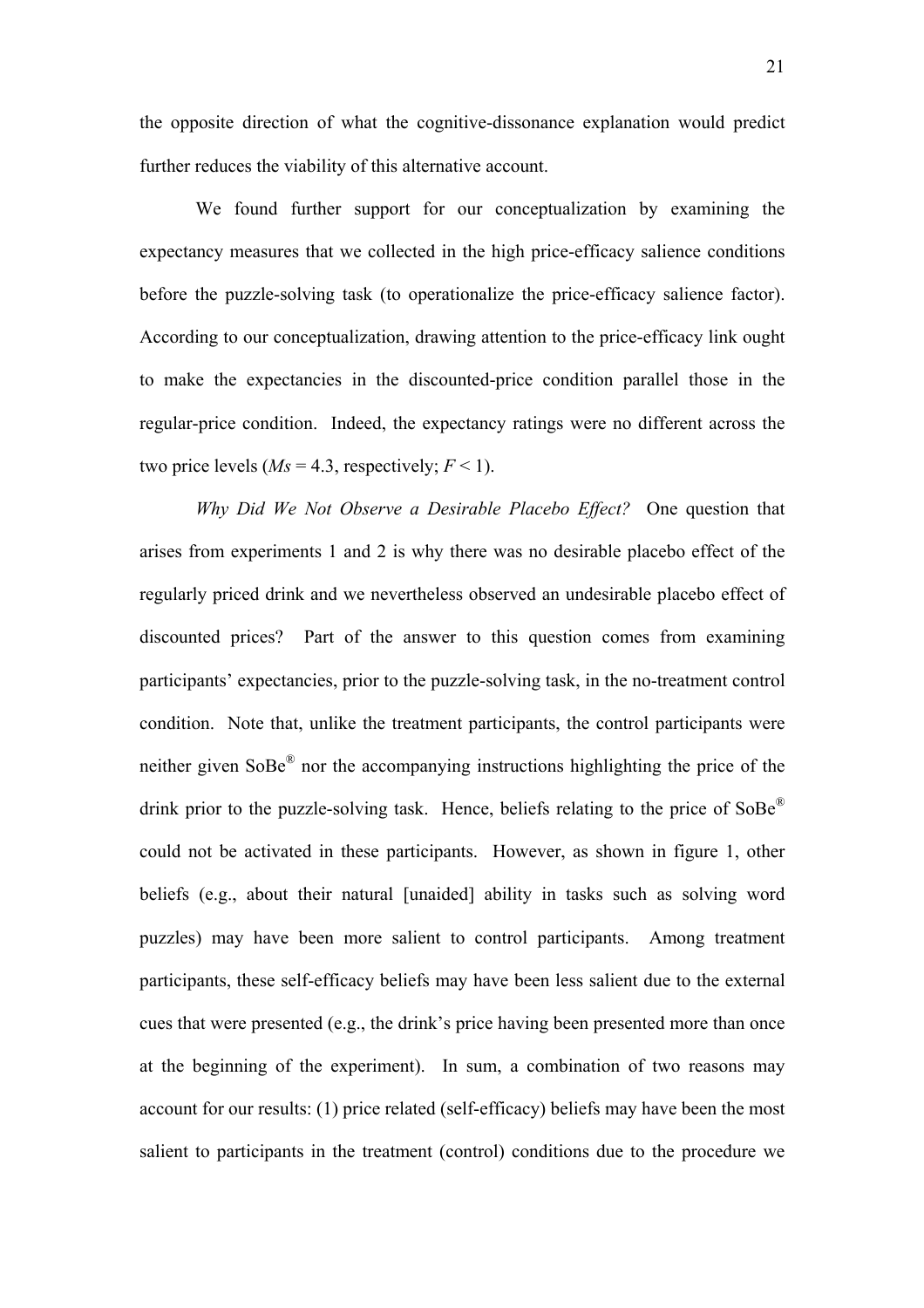used and, therefore, (2) the resulting expectancies relating to self-efficacy beliefs in the control conditions may have been as high as those relating to price in the regularprice conditions. To test these accounts, we first examined a measure relating to selfefficacy beliefs that was collected at the end of the experiment—participants were asked to rate on a 1 (not at all good)/7 (very good) scale, how good they were, in general, at solving word puzzles. As we had surmised, the mean rating on this measure was higher in the control condition  $(M = 3.9)$  than in the regular price  $(M = 1.9)$ 3.2;  $F(1, 189) = 4.5$ ,  $p < .05$ ) and the discounted price ( $M = 3.3$ ;  $F(1, 189) = 3.8$ ,  $p <$ .05) conditions.

Since expectancy measures prior to the puzzle-solving task were not administered in the control conditions of the main experiments, we conducted a separate study. Sixty-one participants, drawn from the same population as that in the main studies, engaged in a task that was similar to those used in experiments 1 and 2. Participants were randomly assigned to one of three conditions, two treatment conditions (regular-price and discounted-price), and one no-treatment control condition. After participants received the initial instructions and paid for their drinks (in the treatment conditions), they engaged in a filler task, and then rated the perceived efficacy of the drink on the three scales that were administered in the high expectancy-strength conditions of experiment 1. As we had surmised, the mean expectations were not different in the regular-price  $(M = 4.6)$  and control conditions  $(M = 4.4; F < 1)$ , but were lower in the discounted-price  $(M = 3.3)$  than in the control condition  $(F(1, 58) = 22.4; p < .0001)$ . These findings suggest that a possible reason for not observing a desirable placebo effect of the drink in the regular-price conditions of experiments 1 and 2 was that the expectations prior to the puzzle-solving task were not different in these conditions compared to the no-treatment control.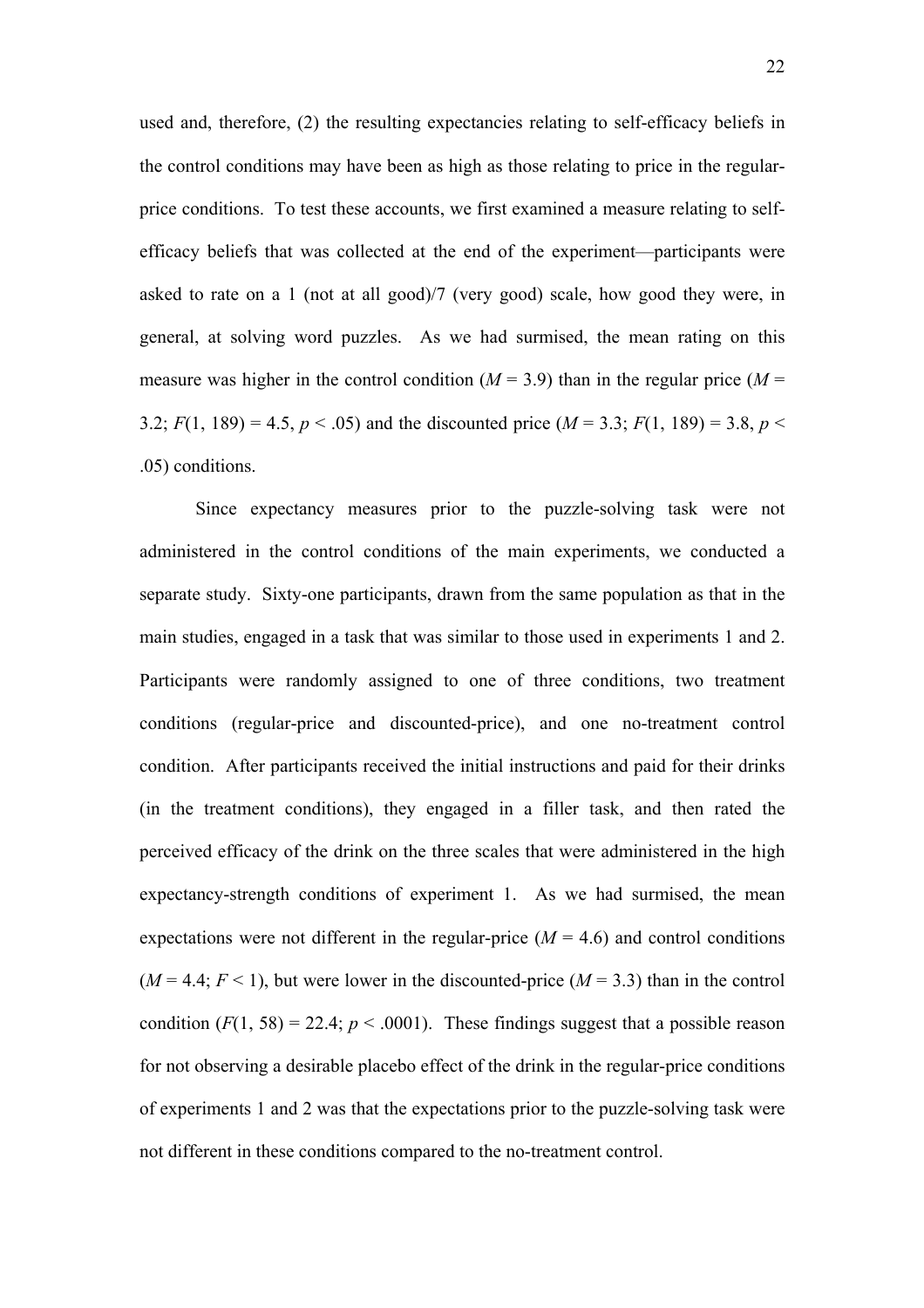# **Discussion**

The results of experiment 2 provide further support for a placebo effect due to price discounts. We replicated the findings of experiment 1 in the low price-efficacy salience conditions of experiment 2—the number of puzzles solved was lower when the product was purchased at a discounted price than when it was purchased at its regular price. Further, as in experiment 1, we observed an undesirable placebo effect in the discounted price condition, but not a desirable placebo effect in the regularprice condition compared to the no-treatment control. Experiment 2 shed additional light on the underlying process. Specifically, drawing attention to the price-efficacy beliefs prior to solving puzzles reduced the strength of response expectancies, eliminating the undesirable placebo effect we observed in the discounted-price condition. Further, in line with prior work on non-conscious effects of biasing information, when participants' attention was drawn to the relationship between price and the product's efficacy, the placebo effect did not occur. This result suggests that the process giving rise to the placebo phenomenon we observed occurs nonconsciously. Finally, that the basic effect was attenuated rather than enhanced reduces the viability of an alternative account related to cognitive dissonance.

 Experiment 2 also shed light on a potential reason for observing only an undesirable placebo effect in the first two experiments. First, self-efficacy ratings were higher in the control condition compared to the treatment conditions. We discuss this finding further in the General Discussion Section. Second, a separate study revealed that expectancies in the regular price condition were no different than in the no-treatment control, which can account for the finding that the number of puzzles solved was no different across these conditions.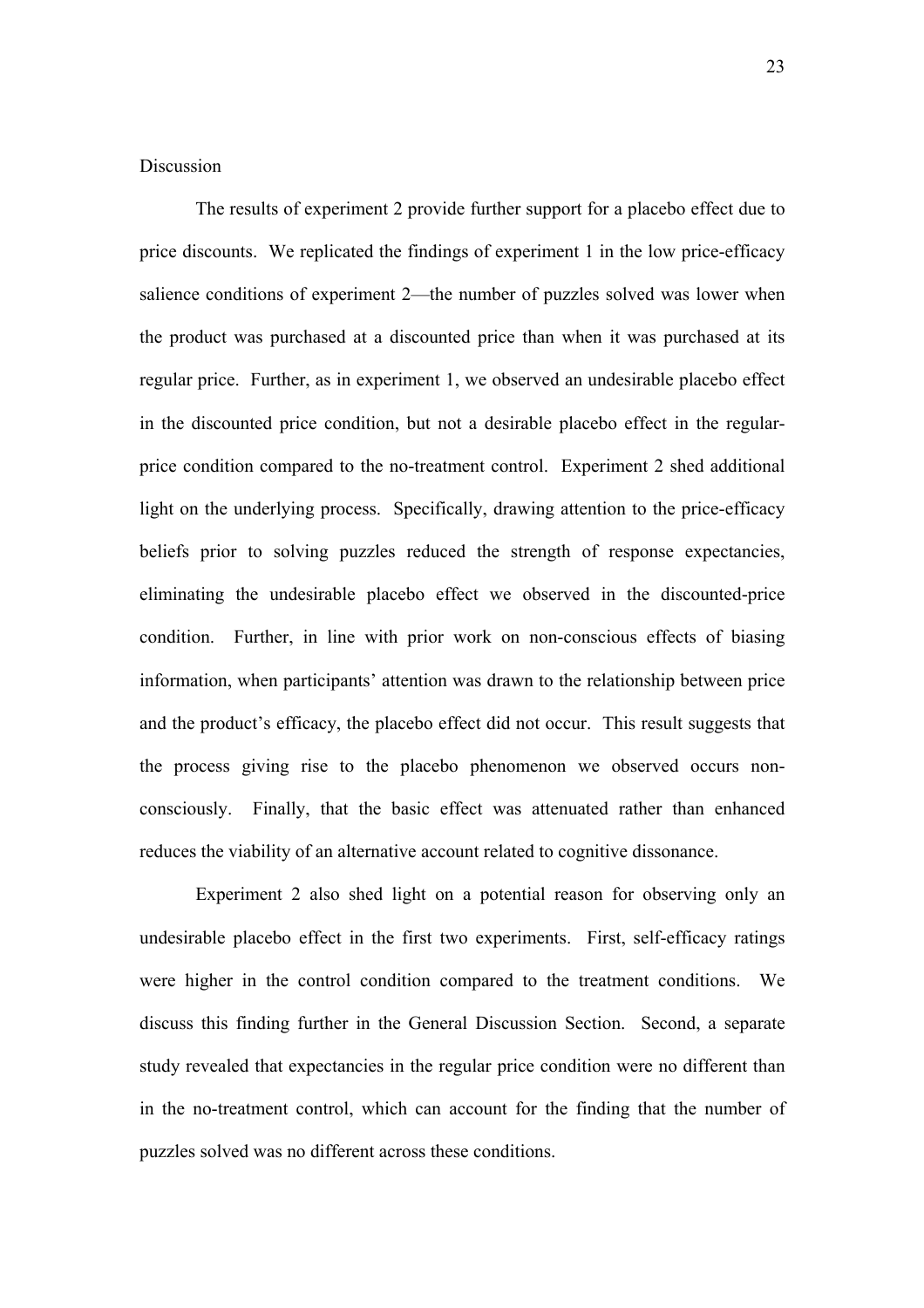#### **EXPERIMENT 3**

Experiment 3 had several goals. One was to seek further support for the role of response expectancies in the placebo effect of price discounts that we observed. Enhancing the antecedent intrinsic beliefs about the active substance or treatment via advertising claims, for example, should strengthen expectancies, and therefore, the subsequent placebo effect. Accordingly, we manipulated not only the price factor as in the previous two experiments, but also another marketing variable relating to intrinsic beliefs about the effectiveness of SoBe®. To this aim, we presented the following instructions on the cover page: "Drinks such as SoBe® have been shown to improve mental functioning, resulting in improved performance on tasks such as solving puzzles. In fact, the website of  $SoBe^{\otimes}$  includes references to over 50 scientific studies suggesting that consuming drinks like  $\text{SoBe}^{\circledR}$  can significantly improve mental functioning (in the high expectancy-strength conditions)/slightly improve mental functioning (in the low expectancy-strength conditions)." We expected that adding this second factor relating to expectancy-strength, would allow us to observe a desirable placebo effect (in the regular-price, high expectancy-strength condition), which we had not observed in the previous two experiments.

Another goal of experiment 3 was to examine the role of other mediators of the observed effects. Note that in experiments 1 and 2, response expectancies that were measured *prior* to puzzle-solving task were found to mediate the observed effects. However, we did not examine how respondents felt *during* the puzzle-solving task. Specifically, did respondents in the regular-price conditions feel more motivated and alert during the task than respondents in the discounted-price conditions? To accomplish the second goal, we administered measures following the puzzle-solving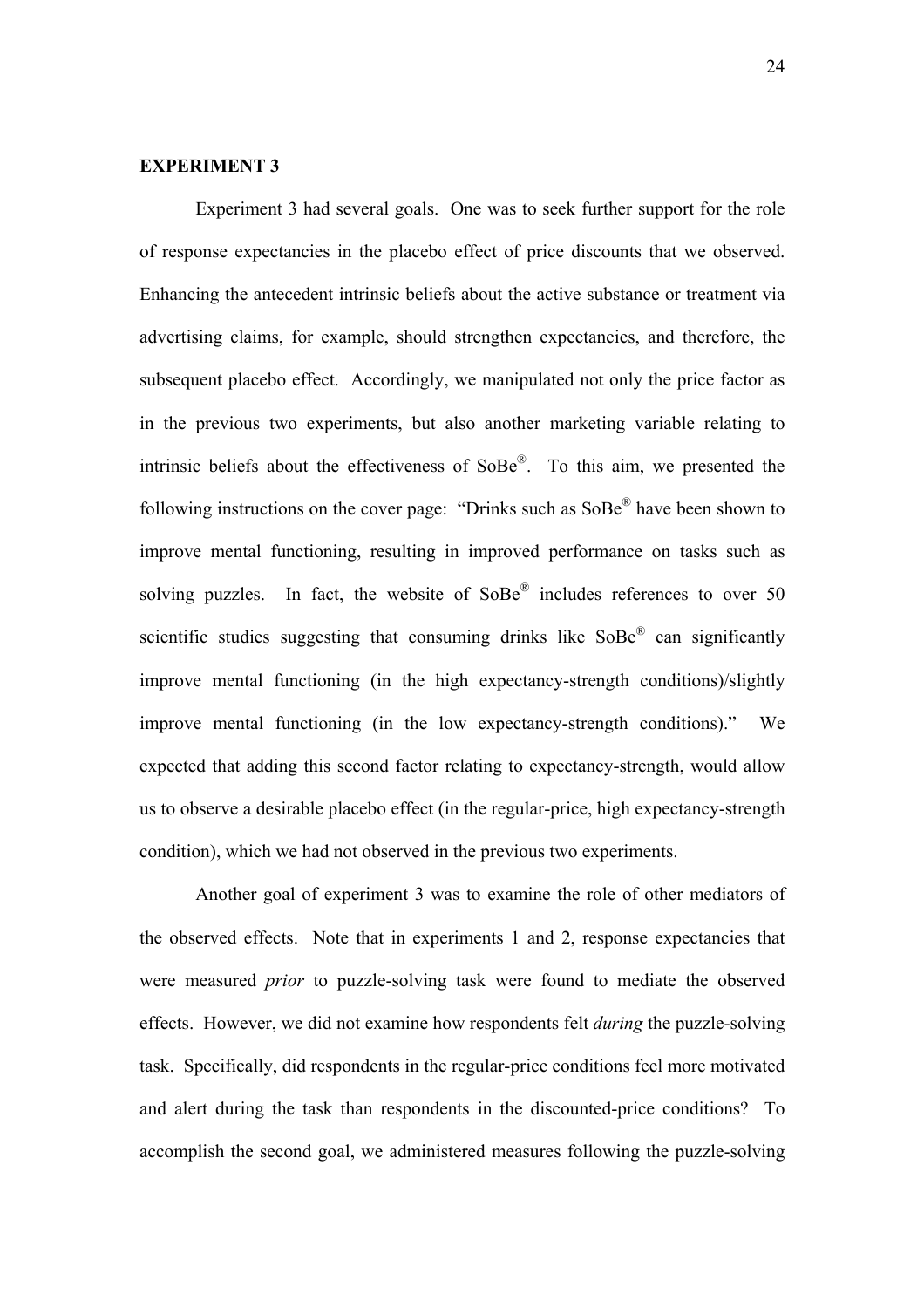task. We asked participants to rate how alert and how motivated they felt during the puzzle-solving task (7-point scale items, with the last item reverse-scaled; correlation = .80). A third goal of experiment 3 was to rule out another alternative account, relating to mood states. It is possible that participants in the discounted-price conditions of experiments 1 and 2 were in a more positive mood state (since they had received the drink at a discount) than those in the regular-price conditions. Research on mood-state effects suggests that positive mood states can impair cognitive capacity and evoke less careful and substantive process styles compared to less positive mood states (see, Forgas 1995 for a review). This might account for why participants in the discounted-price conditions solved fewer puzzles. We tested the validity of this account by collecting measures of mood states (following Watson, Clark, and Tellegen 1988) before the puzzle-solving task.

To summarize, experiment 3 used a 2 (price: regular versus discounted) by 2 (expectancy-strength: low versus high) between subjects design as well as a control condition. Apart from modifying the task to incorporate the expectancy-strength factor, including expectancy measures prior to the puzzle-solving task in all conditions, and changing some of the puzzles for logistical reasons, the procedure paralleled those we used in experiments 1 and 2. Our having changed some of the puzzles may account for some differences in the basic results across experiments 1, 2 and 3. Two hundred and four undergraduate students participated in the study.

#### Results

The average number of puzzles solved in the various conditions is shown in figure 4. ANCOVA on the number of puzzles solved revealed a price by priceefficacy-salience interaction  $(F(1, 196) = 3.8, p < .05)$ , in addition to main effects of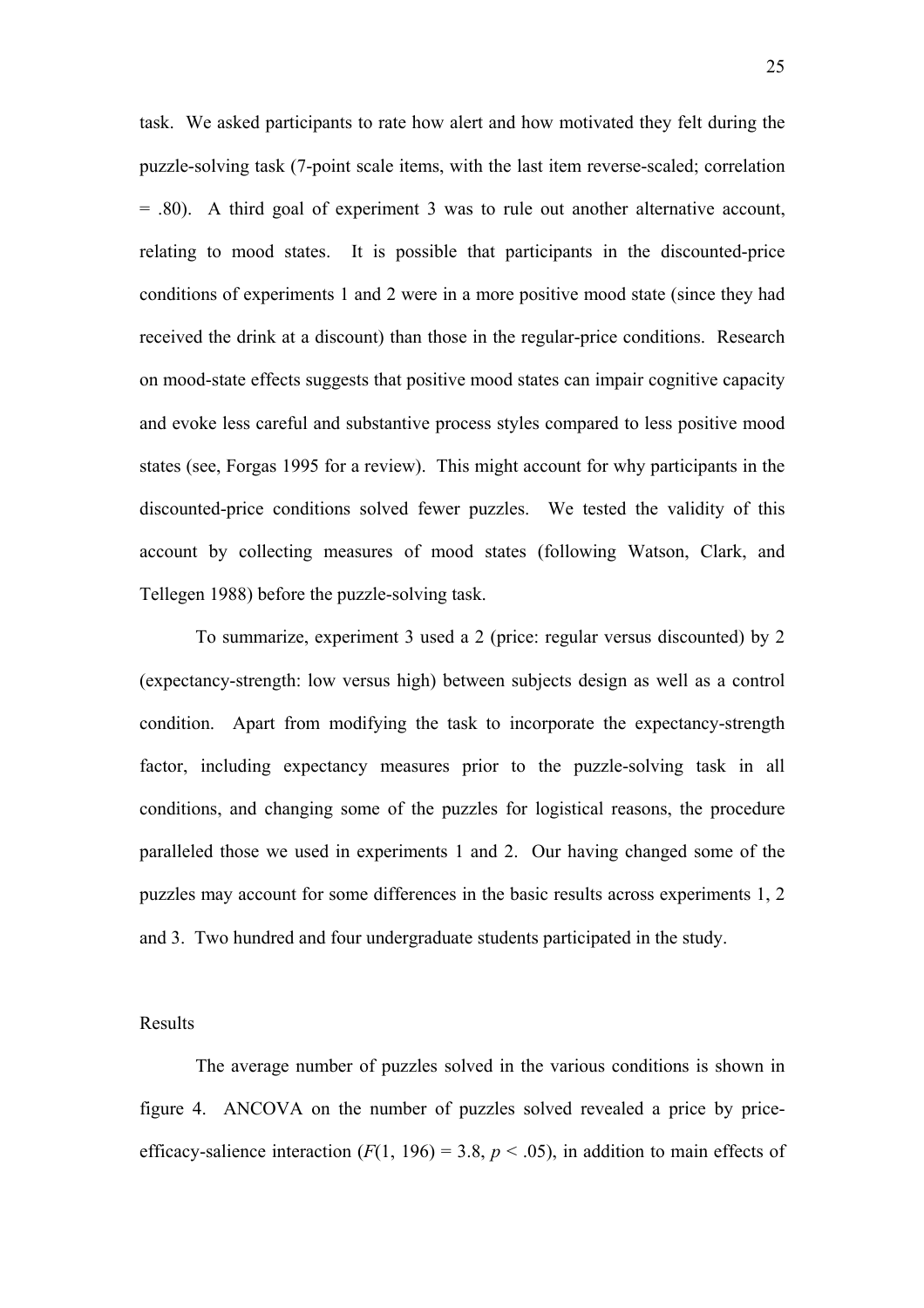price  $(F(1, 196) = 54.6, p < .0001)$  and expectancy-strength  $(F(1, 196) = 132.8, p < .0001)$ .0001). Note that unlike experiments 1 and 2, prior consumption of  $SoBe^{\mathcal{R}}$  was not a relevant covariate, probably because virtually all participants indicated that they had consumed this drink before.

The results in the low expectancy-strength conditions paralleled those in the corresponding conditions of experiment 1 and the low price-efficacy salience conditions of experiment 2. As in experiments 1 and 2, and consistent with a placebo effect, the number of puzzles solved was lower in the discounted price condition  $(M =$ 4.2) than in the regular-price ( $M = 5.8$ ; ( $F(1, 196) = 15.1$ ;  $p < .0001$ ) and the control conditions  $(M = 6.8; (F(1, 196) = 33.1, p < .0001)$ . Also, the number of puzzles solved in the regular price, low expectancy-strength condition was lower  $(M = 5.8)$ than in the control condition ( $M = 6.8$ ;  $F(1, 196) = 3.6$ ,  $p < .10$ ), indicating that presenting weak claims about the efficacy of SoBe® resulted in an undesirable placebo effect even when the drink was sold at its regular price.

 $\mathcal{L}_\text{max}$  and  $\mathcal{L}_\text{max}$  and  $\mathcal{L}_\text{max}$  and  $\mathcal{L}_\text{max}$  and  $\mathcal{L}_\text{max}$ 

 $\mathcal{L}_\text{max}$  and  $\mathcal{L}_\text{max}$  and  $\mathcal{L}_\text{max}$  and  $\mathcal{L}_\text{max}$  and  $\mathcal{L}_\text{max}$ 

# Insert figure 4 about here

The results in the high expectancy-strength conditions were also consistent with our conceptualization. Specifically, presenting strong claims about the efficacy of SoBe® to strengthen response expectancies, increased the number of puzzles solved in those conditions compared to the low expectancy-strength conditions. The number of puzzles solved in the discounted-price condition was again lower  $(M = 7.4)$  than in the regular-price condition  $(M = 10.1; F(1, 196) = 42.8, p < .0001)$ , but the number was higher in the regular-price than in the control condition  $F(1, 196) = 73.1$ ,  $p <$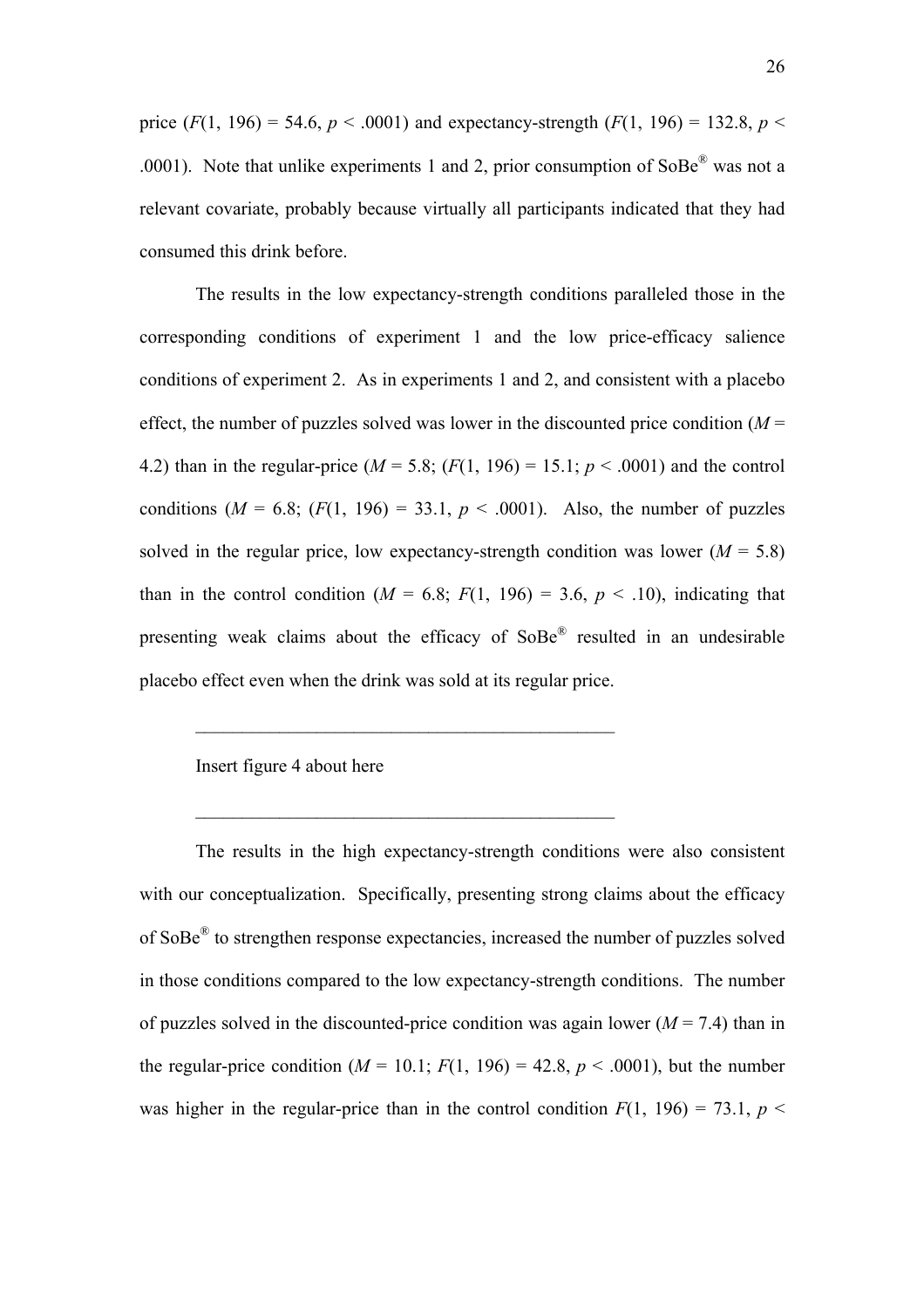.0001)—a desirable placebo effect that we had not observed in our previous experiments.

We found further support for our conceptualization by examining the expectancy measures that we collected across all conditions prior to the puzzlesolving task. In line with our conceptualization, when the expectancy-strength was low, these ratings were lower in the discounted-price condition  $(M = 3.2)$  than in the regular-price condition ( $M = 3.6$ ;  $F(1, 196) = 3.4$ ,  $p < .10$ ) and the control condition  $(M = 4.2; F(1, 196) = 15.1, p < .0001)$ . When the expectancy-strength was high, these ratings were again lower in the discounted-price condition  $(M = 4.7)$  than in the regular-price condition ( $M = 5.9$ ;  $F(1, 196) = 25.4$ ,  $p < .0001$ ). Further, a Sobel test revealed that these ratings mediated the effects of the independent variables on the number of puzzles solved ( $z = 2.3$ ;  $p < .05$ ).

*Alertness and Motivation During the Task.* Recall that following the puzzlesolving task, we asked participants how alert and motivated they felt during the task. Separate Sobel tests revealed that only the alertness measure mediated the effects of the independent variables on the number of puzzles solved ( $z = 2.0$ ;  $p < .05$ ; also, the pattern of results on this measure mirrored that of the number of puzzles solved). This finding is very reasonable given that a major claim of this drink is that it boosts alertness. The other measure (which, incidentally, the drink does not claim to influence) was not relevant as a mediator  $(p > .60)$ .

*Did Mood Mediate the Observed Effects?* An alternative account for our findings is that participants who bought the drink at a discount were in a more positive mood state than those who purchased it at its regular price. But the mood explanation predicts only a main effect of price and not an interaction with a second factor such as expectancy-strength that we find in all three experiments. To further reduce the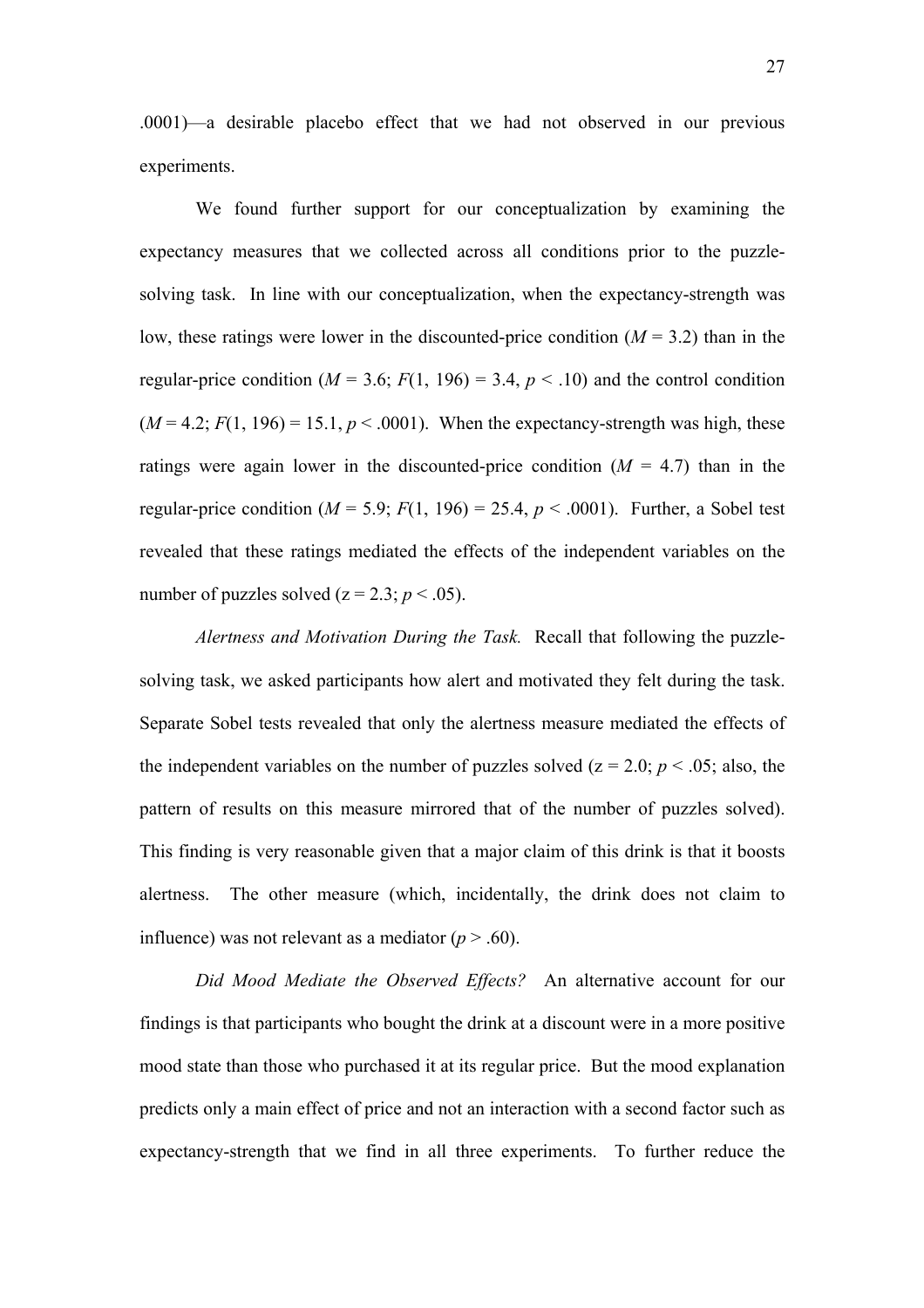viability of the mood account, we collected measure of mood states prior to the puzzle-solving task. Separate ANCOVAs with the positive and negative mood measures revealed no relevant effects.

#### Discussion

 Experiment 3 documented not only an undesirable placebo effect as in our previous experiments, but also a desirable placebo effect. Specifically, participants who purchased the drink at its regular price and were presented with strong advertising claims about the drink solved more puzzles than those in the control condition. Results of this experiment also suggest that participants felt more alert in the regular-price than in the discounted-price conditions and that this mediated the placebo effect, consistent with a claimed effect of the drink—helping people feel more alert. Finally, experiment 3 reduces the viability of an alternative account related to mood states. First, as in the previous two experiments, it is difficult to account for the interactive pattern of results that was obtained in this experiment with the mood explanation. Further, the measures of mood states taken prior to the puzzle solving task revealed that participants' mood was not different across the various conditions.

#### **GENERAL DISCUSSION**

This paper reveals a robust new placebo effect that is a result of marketing actions—products purchased at a discount differed in their efficacy from the very same products that were bought at the regular price. We found, for example, that participants who consumed an energy drink thought to improve mental acuity that they purchased at a discounted price subsequently performed poorly on a puzzle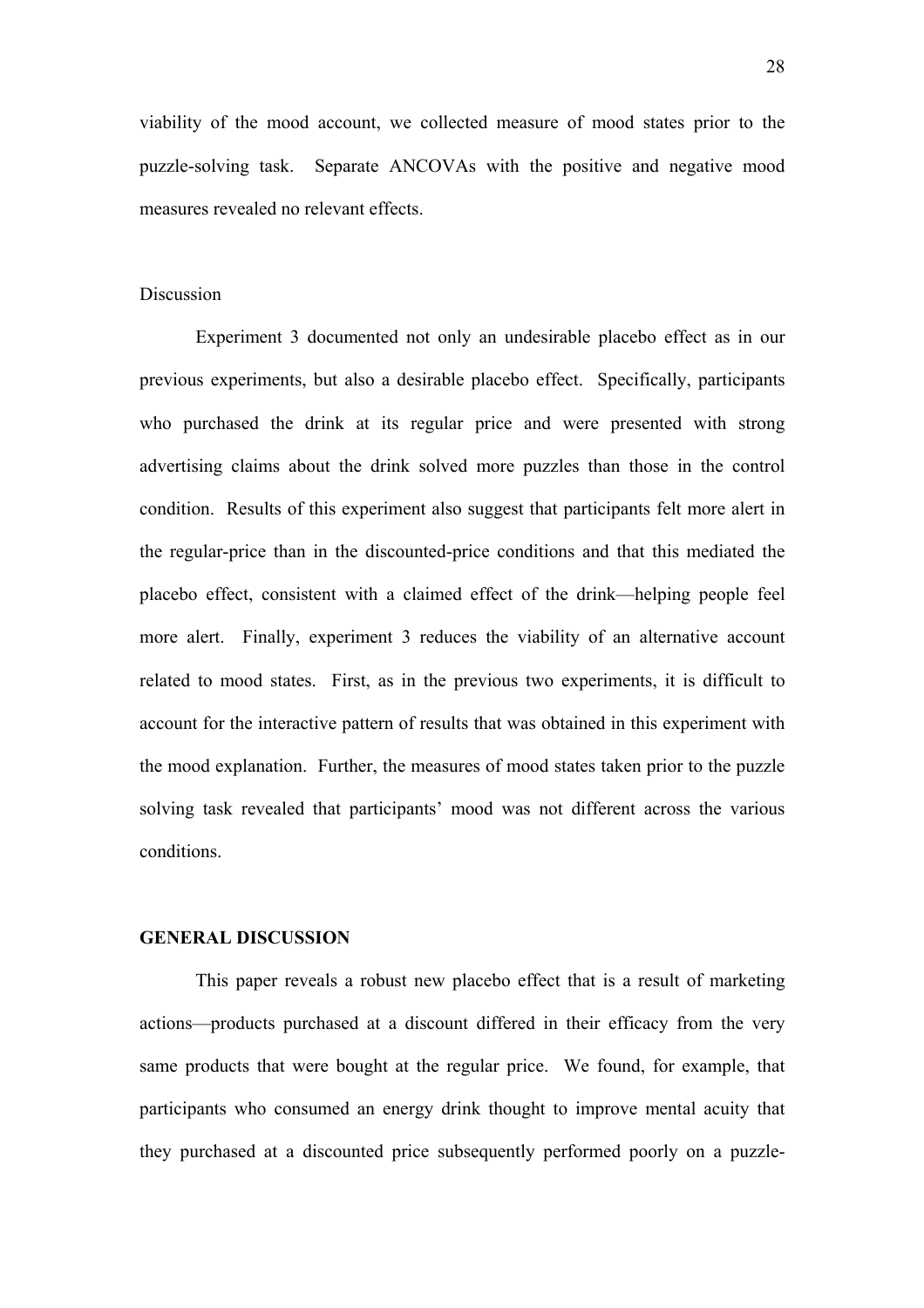solving task compared to equivalent participants who purchased the same drink at its regular price. We thus demonstrate that, apart from aspects that are inherent to a placebo such as beliefs about the efficacy of a drug for which the placebo substitutes or about the form in which the placebo is received, common marketing actions that are not inherent to a product such as its price can also can also result in placebo effects.

We provide evidence that the placebo effect of marketing actions that we document is mediated by expectations. In experiments 1, 2 and 3 we show, for example, that varying the strength of response expectancies affects the magnitude of the placebo effect. Specifically, in experiment 1 we show that performance (after consumption of an energy drink that was purchased at a discount) was worse when the expectations related to the drink's efficacy were strengthened versus when they were not. In experiment 2, drawing participants' attention to their beliefs about the priceefficacy link in experiment 2 weakened their beliefs (some respondents presumably realized that the beliefs may not be applicable to that situation) and, consequently, the magnitude of the placebo effect. Experiment 3 revealed that strengthening response expectancies by presenting strong advertising claims, enhanced the magnitude of the basic placebo effect. Across the three experiments we also rule out several alternative accounts, such as ones relating to cognitive dissonance and mood states. Our findings also suggest that the process by which expectations give rise to the observed placebo effects occurs non-consciously.

#### Implications and Directions for Future Research

Marketing actions can have powerful perceptual effects (e.g., Allison and Uhl 1964; McClure et al. 2004). For instance, cola can taste very differently when one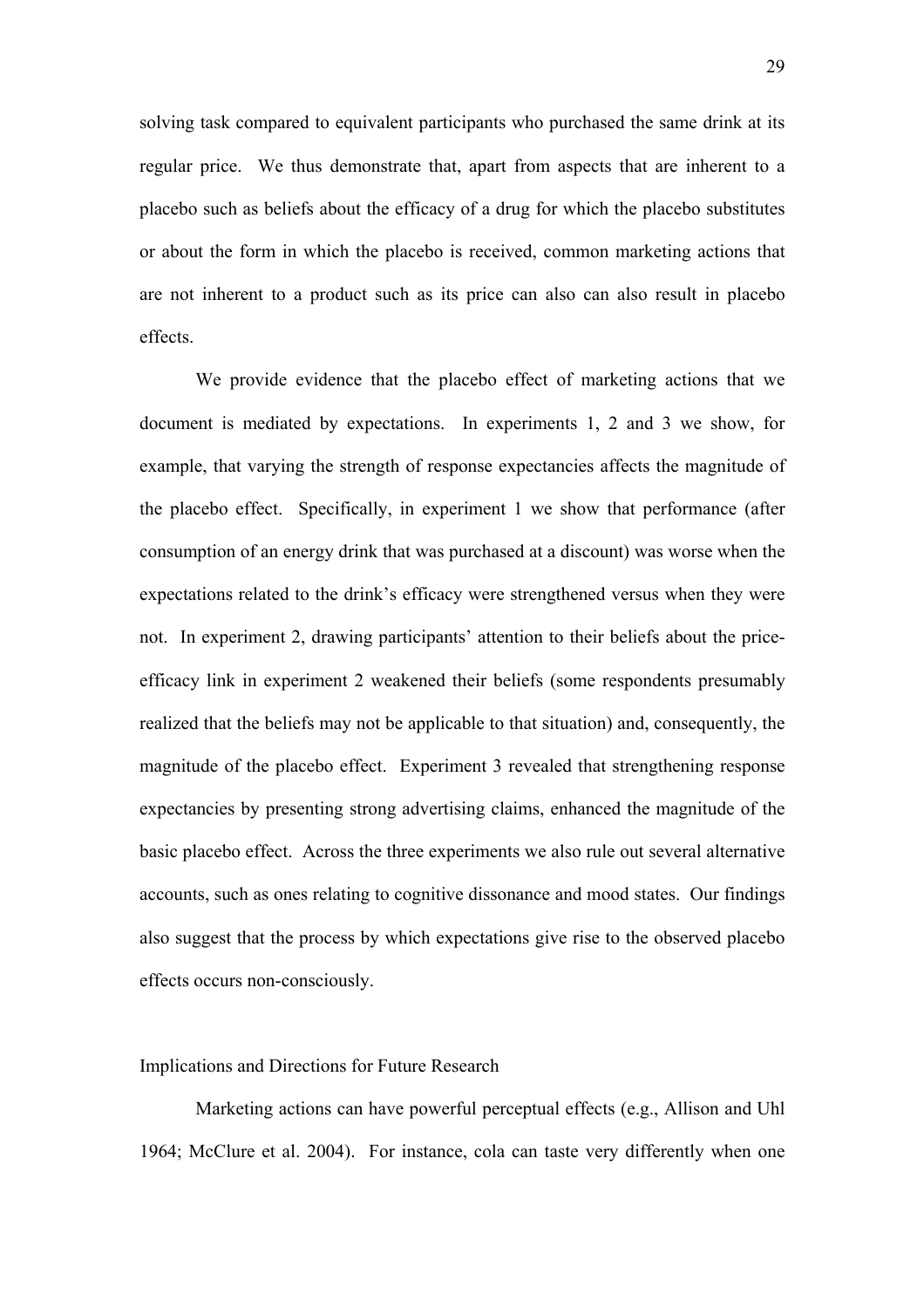knows it is 'the real thing' (a Coke) versus when the very same product is mislabeled as a generic brand. More generally, it is widely known that marketers can significantly influence variables such as (perceptions of) consumption experiences and purchase behavior. This paper extends the scope of effects that marketing actions are known to be capable of evoking, showing that they can also influence the *actual efficacy* of the marketed product. The paper also extends what is known about the association between price and quality in a significant way, showing that price affects not only *perceived* quality but also *actual* quality, that is, the actual efficacy of the product.

This paper also contributes to the placebo effects literature in that it extends the types of features known to invoke such effects from ones that are inherent to the placebo (e.g., information about the placebo or the substance/treatment it replaces, or how a placebo is administered) to price, a feature that is not inherent to the placebo. Finding that the process by which expectations give rise to the placebo effects we document occurs non-consciously is also significant given the interest of placebo researchers in when placebo effects occur non-consciously.

The placebo effect we found and its dependence on expectancies helps shed light on a puzzling disparity between two conclusions of the large body of research on the relationship between price and quality (cf. Gerstner 1985; Bettman, John, and Scott 1986; John, Scott, and Bettman 1986). On one hand there is vast empirical evidence that consumers often perceive lower priced products and services to be of lower quality especially if they have no simple alternative means of assessing quality (Rao and Monroe 1989). On the other hand, investigations of the relationship between price and objective indications of quality, such as Consumer Reports ratings, generally arrive at a different conclusion. For example, Riesz (1979) examined the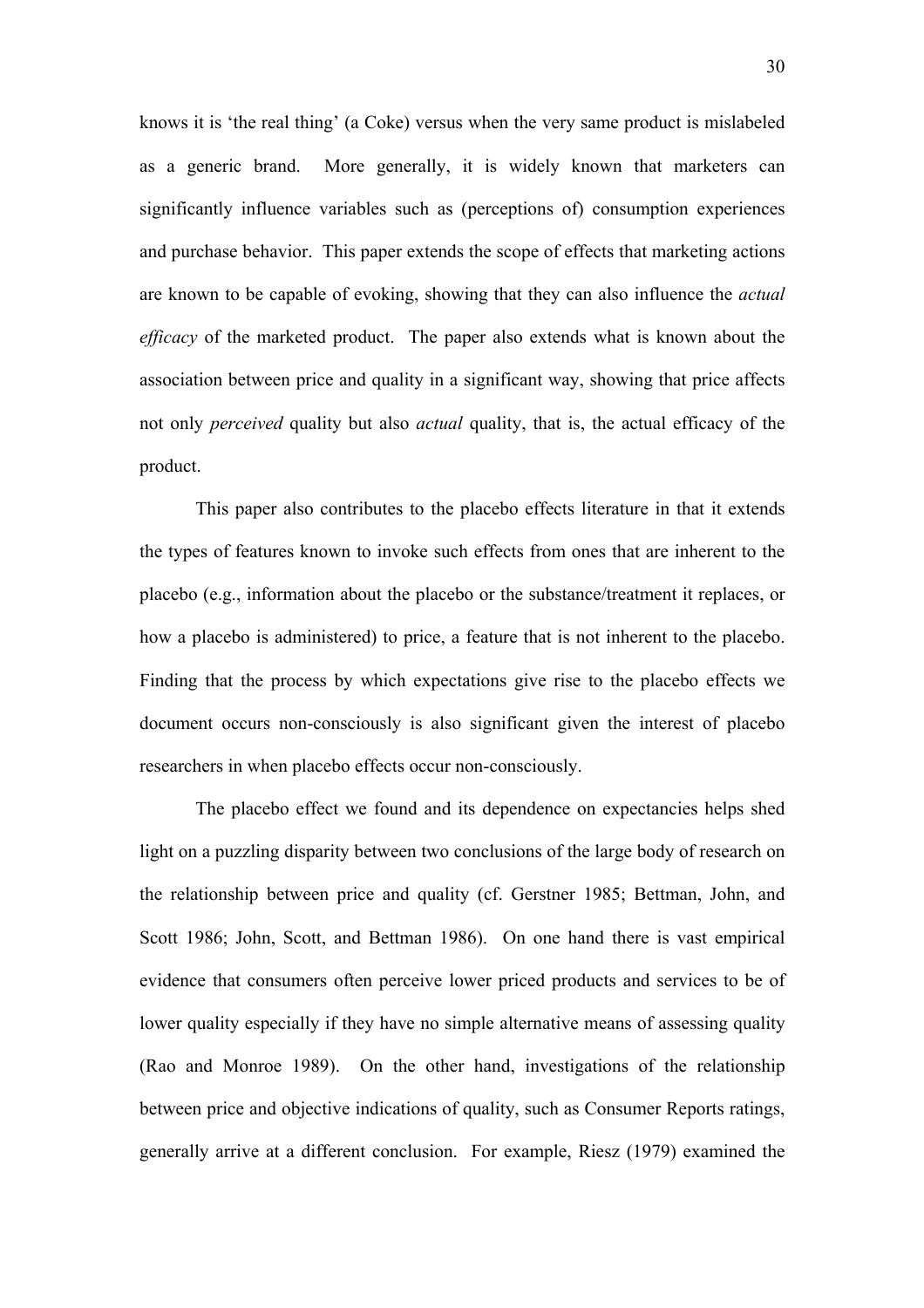correspondence between prices and indications of objective quality from Consumer Reports for 679 brands in 40 packaged food product classes over a 15-year period. He concluded that the correlation was near zero, and in instances such as frozen foods it was even negative. More generally, such investigations conclude that the empirical relationship between those two variables is generally weak at best (Gerstner 1985). It seems odd then that consumers would perceive the relationship between price and quality to be significant when it is in fact generally not so. One possible explanation that is implied by our research for this discrepancy may be a self-fulfilling nature of consumer expectations. Such expectations may lead lower priced products to perform worse regardless of whether their objective indications of quality (what research of the type that Consumer Reports examines) are actually worse. In other words, the well-known cliché that 'one gets what one pays for,' which opens our paper, may have more merit than has been believed. Exploring this is an interesting direction for future research.

A related direction for future research is to delve deeper into why we observed only undesirable placebo effects related to discounted prices in experiments 1 and 2. Our findings in experiment 2 suggest that one reason that may account for our results is that individuals normally focus on self-efficacy beliefs in tasks such as solving puzzles, but partly shift their focus away from their own abilities toward beliefs about external stimuli when presented with a performance enhancer such as SoBe. An interesting research question then is—can being offered a performance enhancer, lower expectations about ones abilities, and thereby potentially lead to diminished performance (particularly if beliefs about the efficacy of the product are not as strong as the self-efficacy beliefs)?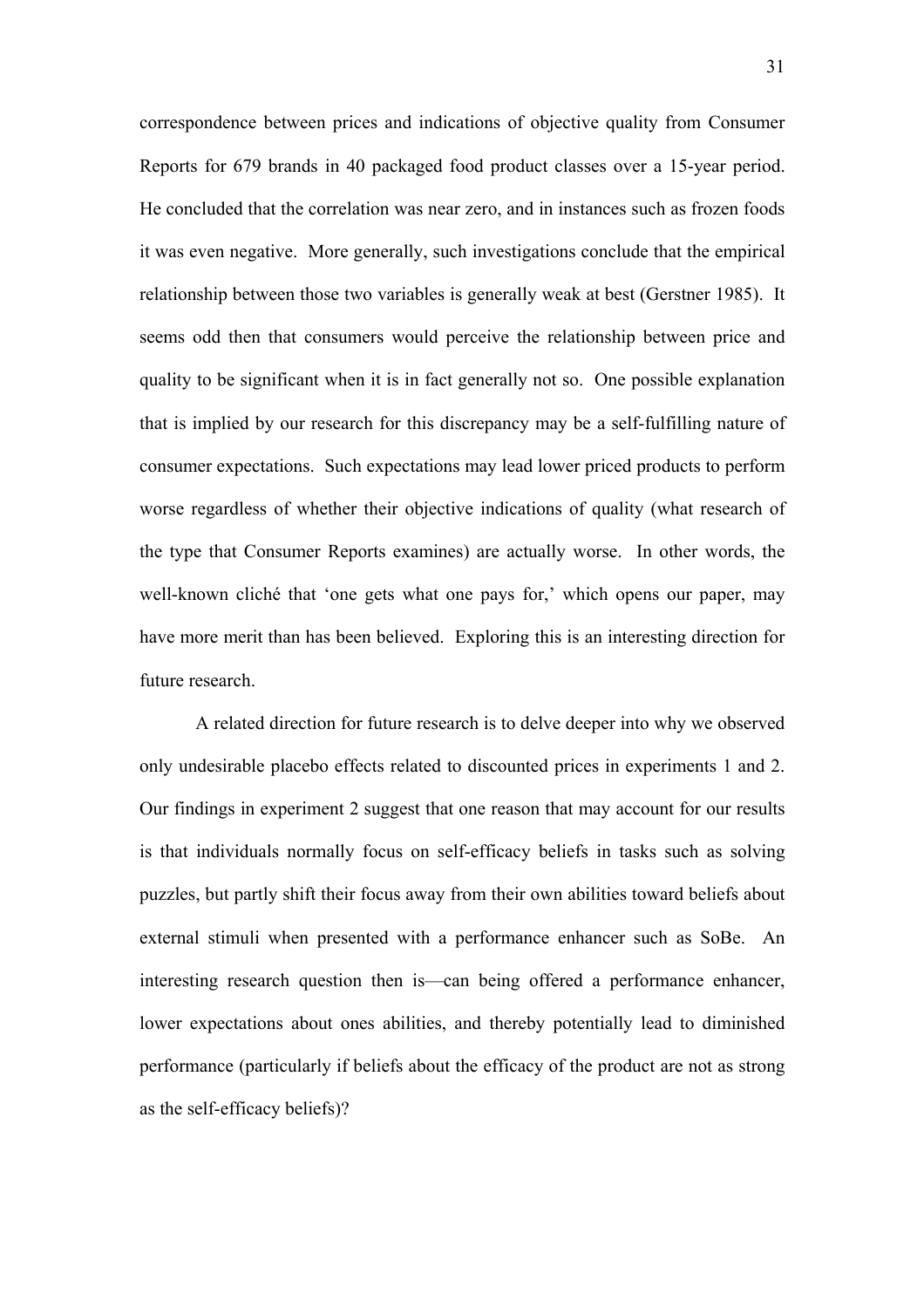We believe that showing other instances in which marketing actions can have placebo effects is a promising direction to extend this research. Replicating our results with price promotions on medical products, for example, is another interesting direction for future research, with considerable implications for the marketing of such products and for public policy. As a first step in this direction, we conducted a small preliminary study. Undergraduate marketing students were asked to maintain diaries of situations when they caught a cold over the course of a semester and had to use an OTC medication (i.e., a prescription was not needed) to treat the symptoms. At the end of the semester, 29 students who had fallen ill during the semester and who had bought national OTC brands were asked to indicate on a 1 (not at all) to 7 (very) scale how effective the medication they had bought was in treating their symptoms. In a separate question, they were then asked to indicate whether they had bought the medication at its regular price or a discounted price. Consistent with a placebo effect of price discounts, the 16 students who had bought their medication at a discounted price rated the effectiveness of the medication to be lower  $(M = 3.6)$  than the 13 students who had bought their medication at its regular price  $(M = 5.5; F(1, 27) =$ 18.8;  $p < .01$ ).

More generally, it seems reasonable to speculate that marketing decisions ranging from product features like color and texture to marketing mix decisions such as advertising messages and distribution-channels may influence the physical effectiveness of the products to which they are applied. If so, the implications could be immense. As an admittedly speculative possibility, if two consumers purchase the same car, but one does so at a substantial discount, the two consumers may drive differently. A possible result is that the one purchasing the car at a discount will be more accident-prone. Alternatively, if two consumers purchase the same car, but only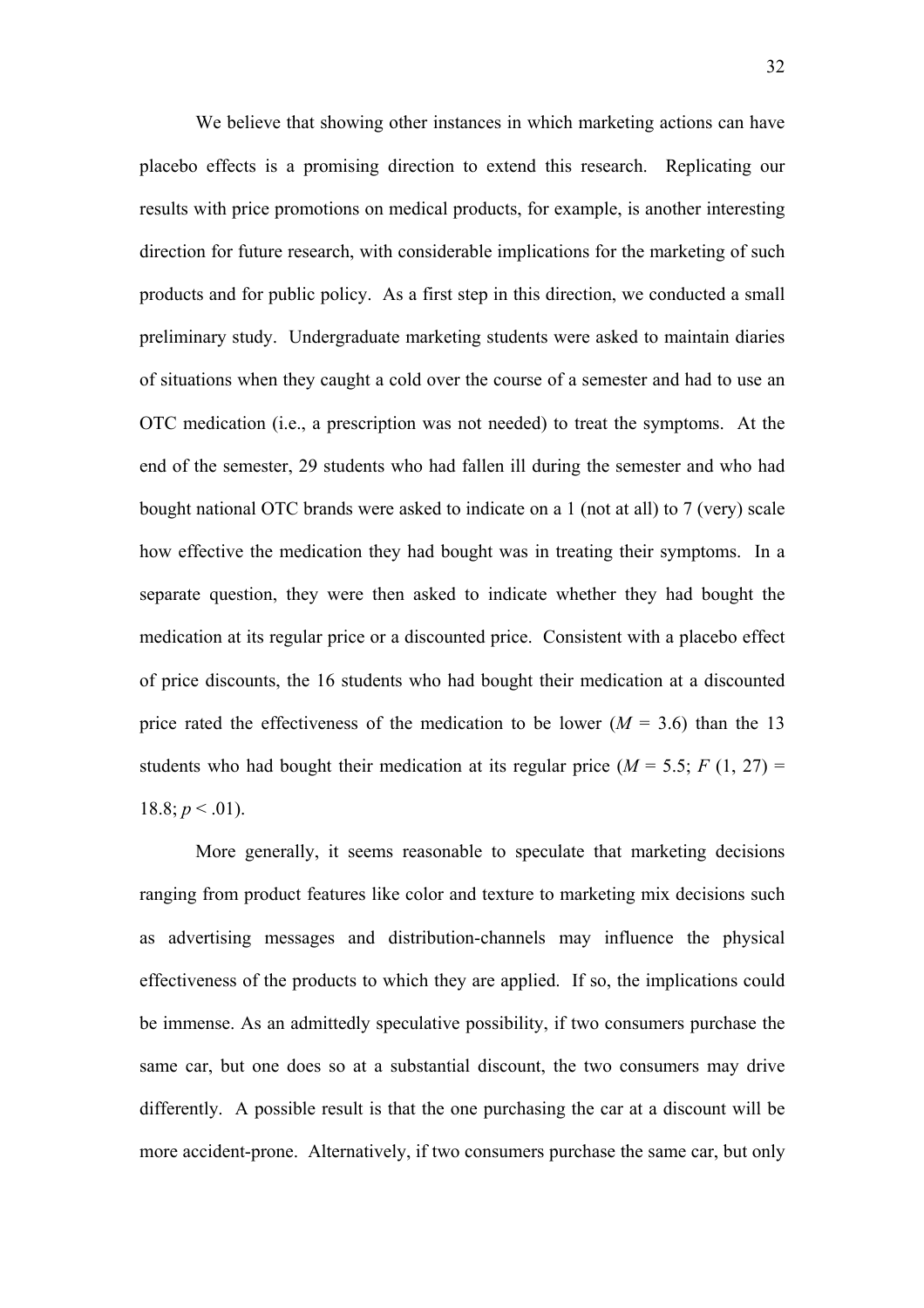one is exposed to advertising messages that stress the safety benefits of the car, the possible result could be that the one exposed to the advertising drives differently than the other consumer. Further research should carefully examine such possibilities.

Another interesting research direction is to identify additional moderators of the effect. Beyond the obvious theoretical importance, this would also be significant from a practical viewpoint, as it might help reduce or even eliminate undesirable placebo effects (as we did in experiment 2), in such cases as selling subsidized medications to consumers. For example, will a delay between consumption of a health-related product and subsequent engagement in a task (cf. Nowlis, Mandel and McCabe 2004) diminish the magnitude of the placebo effect we document? Investigating such questions will help identify boundary conditions, shed more light on the underlying process, and explore the scope of placebo effects marketing actions.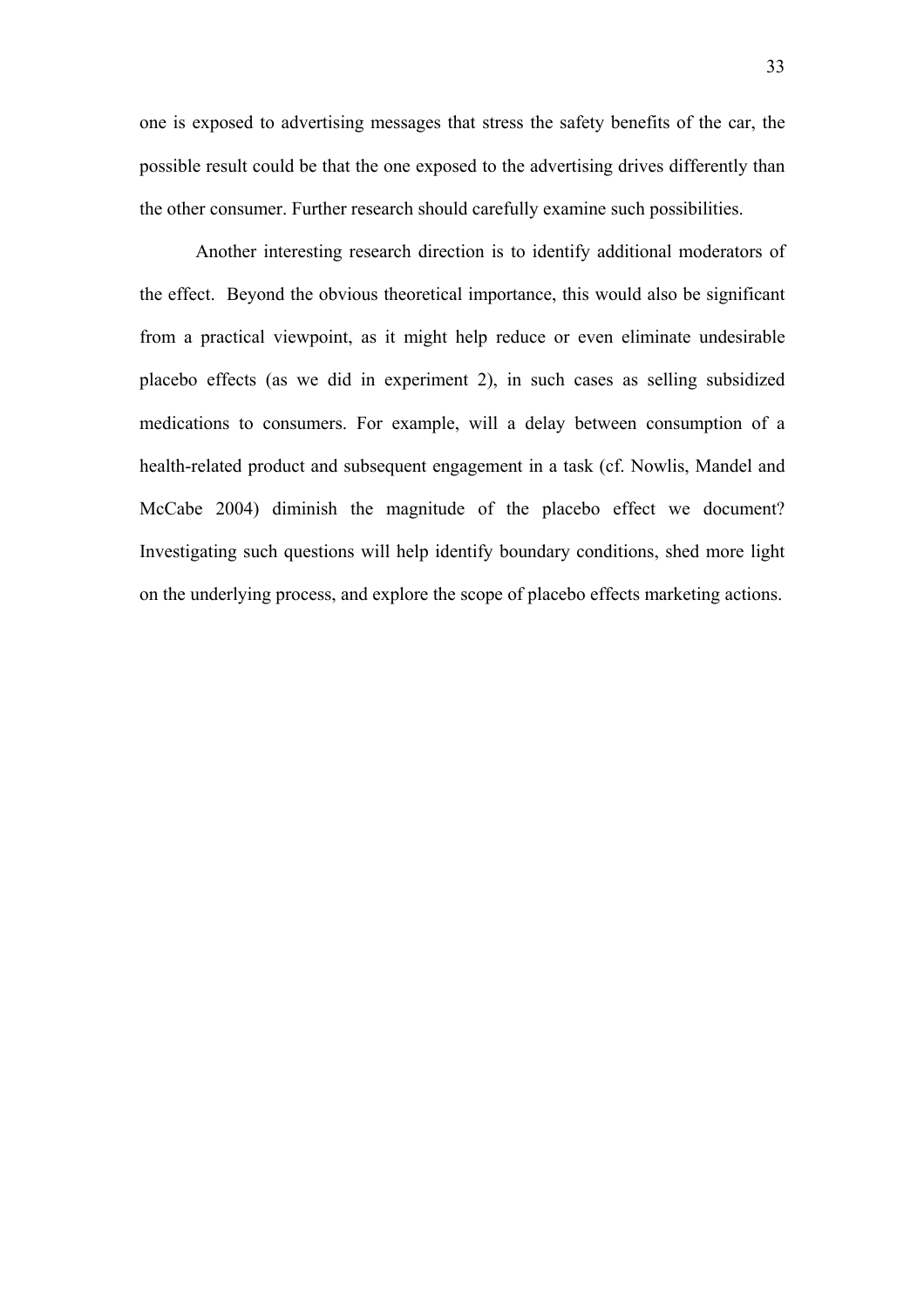#### **REFERENCES**

- Adaval, Rashmi and Kent B. Monroe (2002), "Automatic Construction and Use of Contextual Information for Product and Price Evaluations," *Journal of Consumer Research*, 28 (March), 572-588.
- Allison, Ralph I. and Kenneth P.Uhl (1964), "Influence of Beer Brand Identification on Taste Perception," *Journal of Marketing Research*, 1 (August), 36-39.
- Bettman, James R, Deborah R. John, and Carol A. Scott (1986), "Covariation Assessment by Consumers." *Journal of Consumer Research*, 13 (December), 316-326.
- Bienenfeld, Laura A., Frishman William H., Glasser Stephen P., (1996), "The Placebo Effect in Cardiovascular Disease," *American Heart Journal*, 132 (December), 1207-1221.
- Fillmore, Mark and Muriel Vogel-Sprott (1992), "Expected Effect of Caffeine on Motor Performance Predicts the Type of Response to Placebo," *Psychopharmacology*, 106 (February), 209-214.
- Fitzsimons, Gavan J., Tanya L. Chartrand, and Gráinne M. Fitzsimons (2004), "Behavior Responses to Subliminal Brand Exposure," Working paper, Fuqua School of Business, Duke University.
- Forgas, Joseph P. (1995), "Mood and Judgment: The Affect Infusion Model (AIM)," *Psychological Bulletin*, 117 (January), 39-66.
- Gerstner, Eitan (1985), "Do Higher Prices Signal Higher Quality?" *Journal of Marketing Research*, 22 (May), 209-215.
- Hahn, Robert A (1997), "The Nocebo Phenomenon: Scope and Foundations," in *Placebo Effect: An Interdisciplinary Exploration*, Anne Harrington, ed. Cambridge, MA: Harvard University Press, 56-76.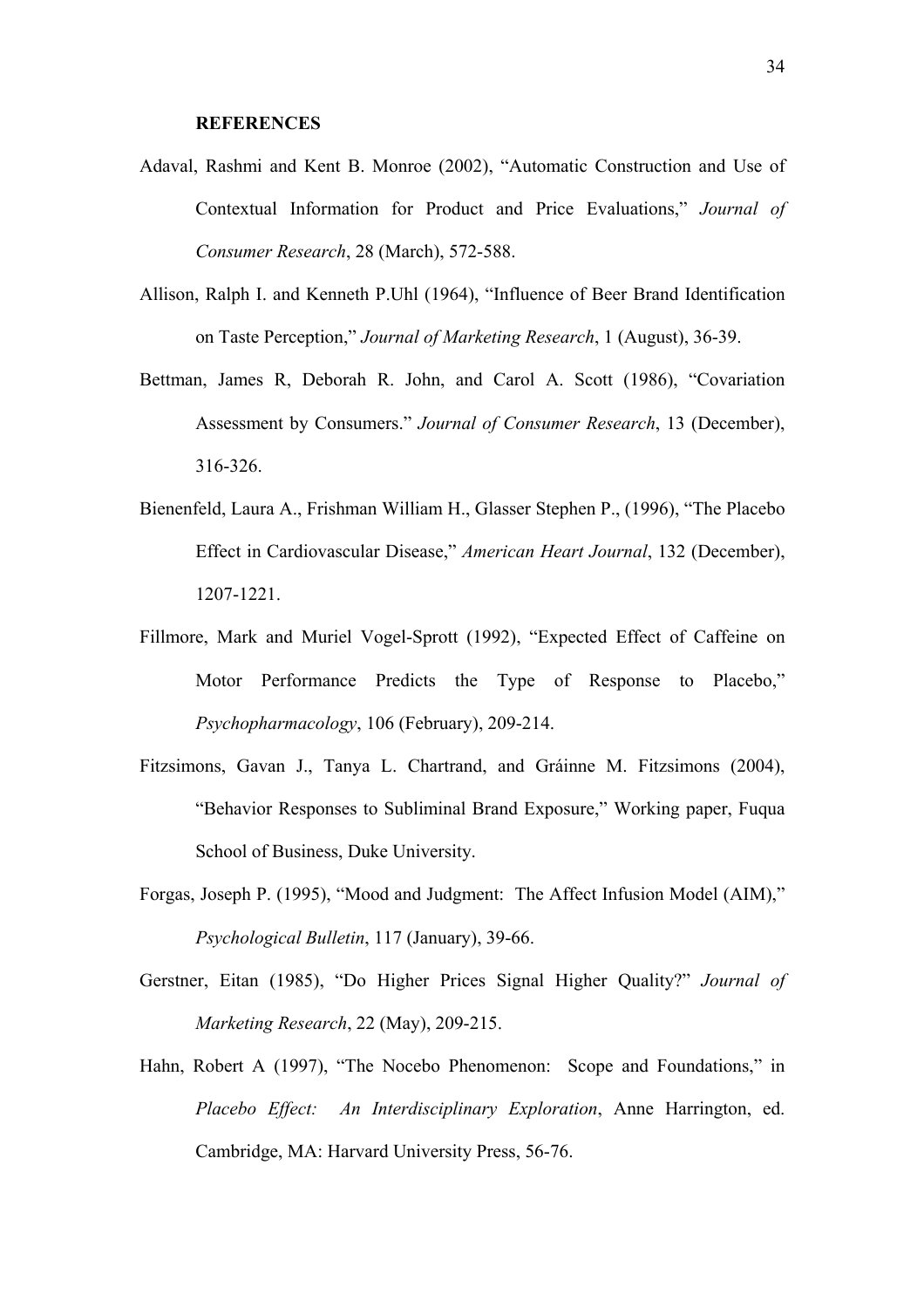- Huber, Joel and John McCann (1982), "The Impact of Inferential Beliefs on Product Evaluations," *Journal of Marketing Research*, 19 (August), 324-333.
- Ikemi, Yujiro and Shunji Nakagawa (1962), "A Psychosomatic Study of Contagious Dermatitis," *Kyoshu Journal of Medical Science*, 13 (2), 335-350.
- John, Deborah R., Carol A. Scott, and James R. Bettman (1986), "Sampling Data for Covariation Assessment: The Effect of Prior Beliefs on Search Patterns," *Journal of Consumer Research*, 13 (June), 38-47.
- Kaptchuk, Ted J., Peter Goldman, David A. Stone and William B. Stason (2000), "Do Medical Devices have Enhanced Placebo Effects," *Journal of Clinical Epidemiology*, 53 (August), 786-792.
- Kirsch, Irving and Steven Jay Lynn (1999), "Automaticity in Clinical Psychology," *American Psychologist*, 54 (July), 504-515.
- Kirsch, Irving and Guy Sapirstein (1999), "Listening to Prozac but Hearing Placebo: A Meta-analysis of Antidepressant Medications," in *How Expectancies Shape Experience*, Irving Kirsch, ed. Washington, DC: APA, 303-320.
- Kirsch, Irving (1999), *How Expectancies Shape Experience*, Washington DC: American Psychological Association.
- Kirsch, Irving, Thomas J. Moore, Alan Scoboria, and Sarah S. Nicholls (2002), "The Emperor's New Drugs: An Analysis of Antidepressant Medication Data Submitted to the U.S. Food and Drug Administration," *Prevention and Treatment*, 5 (July).
- Kirsch, Irving (2004), "Conditioning, Expectancy, and the Placebo Effect: Comment on Stewart-Williams and Podd," *Psychological Bulletin*, 130 (March), 341- 344.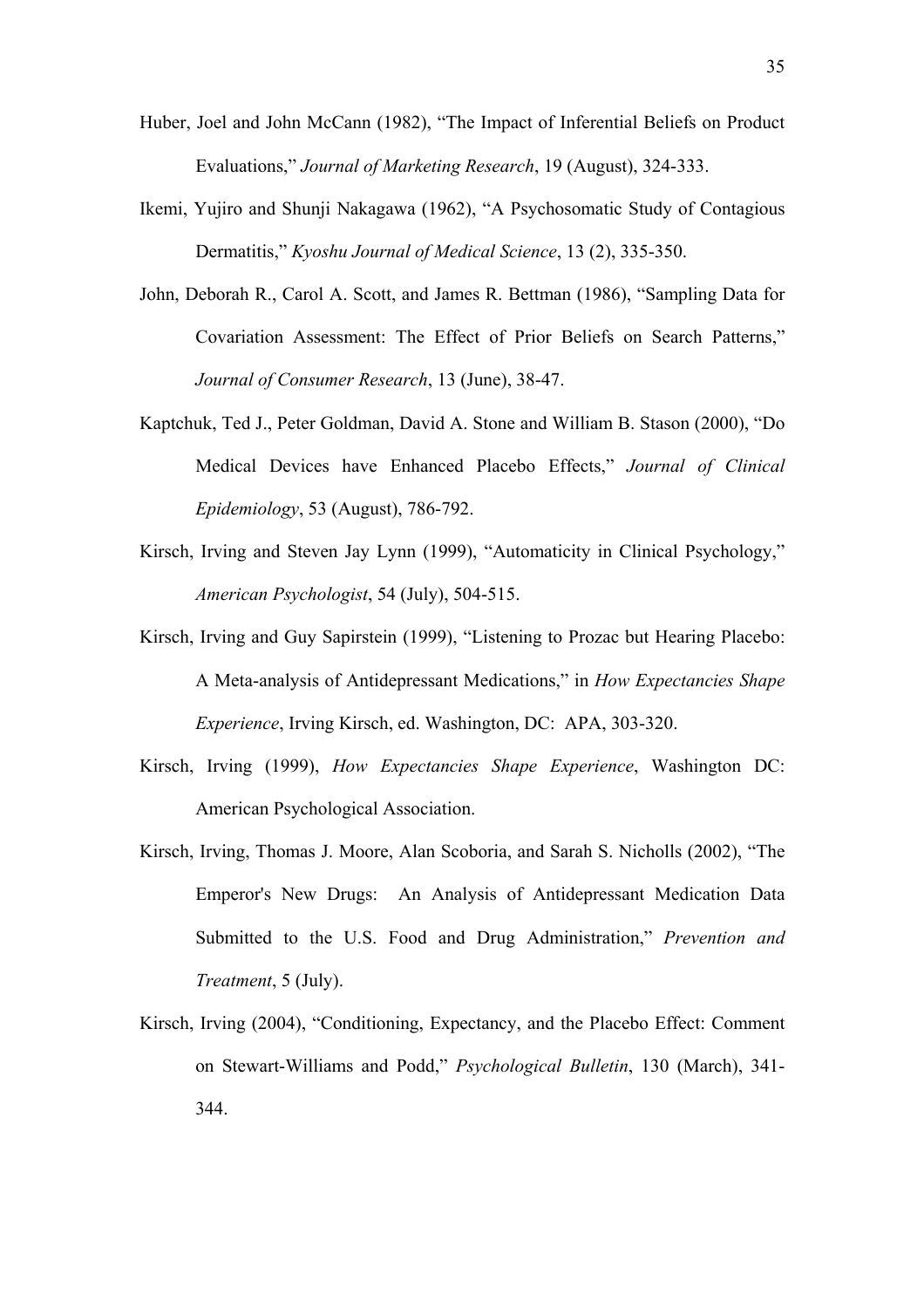- MacKinnon, David P., Chondra M. Lockwood, Jeanne M. Hoffman, Stephen G. West, and Virgil Sheets (2002), "A Comparison of Methods to Test Mediation and Other Intervening Variable Effects," *Psychological Methods*, 7 (March), 83- 104.
- McClure, Samuel M., Jiam Li, Damon Tomlin, Kim S. Cypert, Latané M. Montague and P. Read Montague (2004), "Neural Correlates of Behavioral Preference for Culturally Familiar Drinks," *Neuron*, 44 (October), 379-387.
- Montgomery, Guy and Irving Kirsch (1996), "Mechanisms of Placebo Pain Reduction: An Empirical Investigation," *Psychological Science*, 7 (May), 174- 176.
- Nowlis, Stephen M., Naomi Mandel, and Deborah B. McCabe (2004), "The Effect of a Delay Between Choice and Consumption on Consumption Enjoyment," *Journal of Consumer Research*, 31 (December), 502-510.
- Rao, Akshay R. and Kent B. Monroe (1988), "The Moderating Effect of Prior Knowledge on Cue Utilization in Product Evaluations," *Journal of Consumer Research*, 15 (September), 253-264.
- Rao, Akshay R. and Kent B. Monroe (1989), "The Effect of Price, Brand Name, and Store Name on Buyers' Perceptions of Product Quality: An Integrative Review," *Journal of Marketing Research*, 26 (August), 351-357.
- Rescorla, Robert A. (1988), "Pavlovian Conditioning: It's Not What You Think It Is," *American Psychologist*, 43 (March), 151-160.
- Riesz, Peter C. (1979), "Price-Quality Correlations for Packaged Food Products," *Journal of Consumer Affairs*, 13 (Winter), 236-247.
- Strack, Fritz, Norbert Schwarz, Herbert Bless, Almut Kübler, and Michaela Wänke (1993), "Awareness of the Influence as a Determinant of Assimilation versus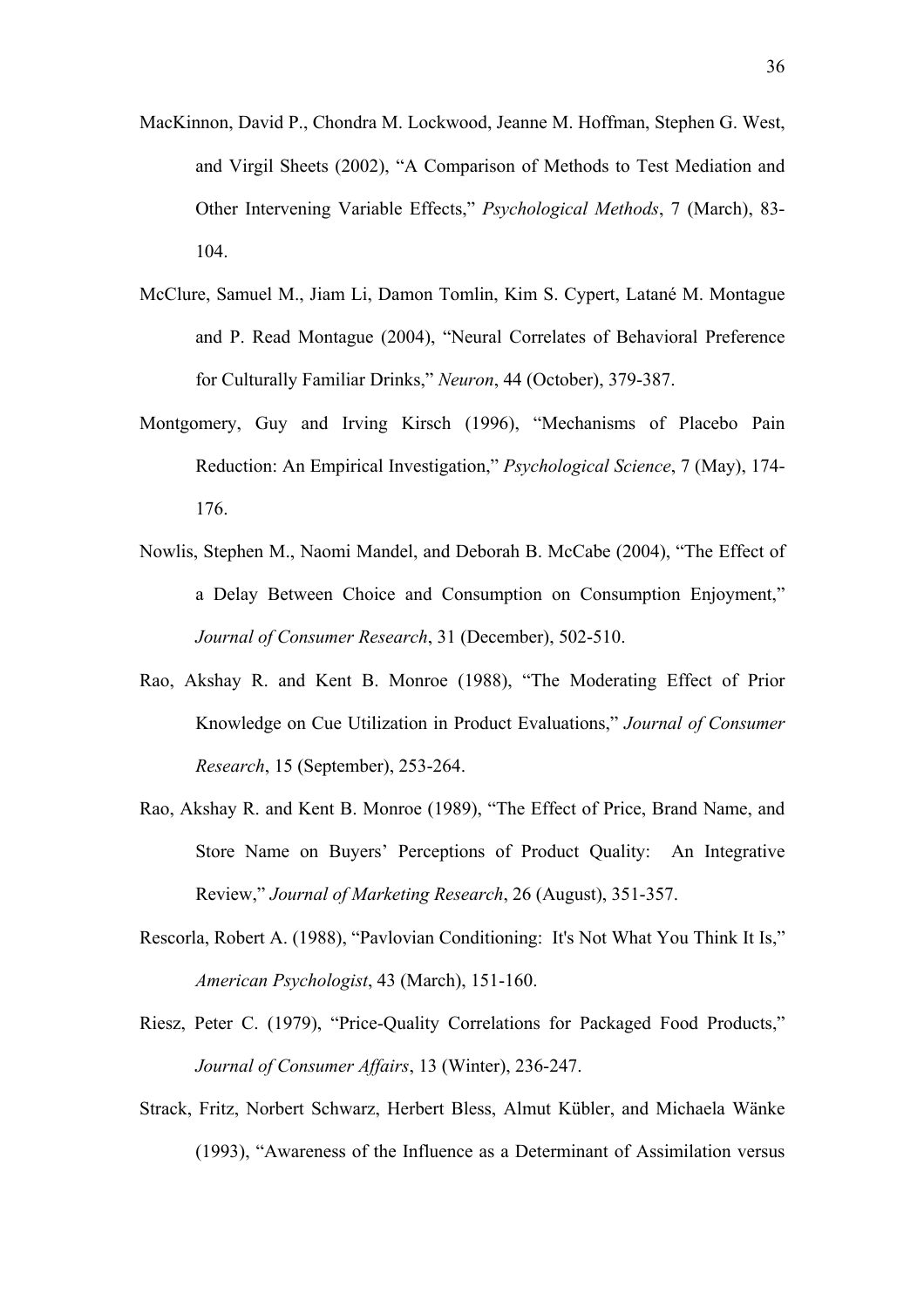Contrast," *European Journal of Social Psychology*, 23 (January-February), 53- 62.

- Stewart-Williams Steve and John Podd (2004), "The Placebo Effect: Dissolving the Expectancy Versus Conditioning Debate," *Psychological Bulletin*, 130 (March), 324-340.
- Wager Tor, D, James K. Rilling, Edward, E. Smith, Alex Sokolik, Kenneth L. Casey, Richard J. Davidson, Stephen M. Kosslyn, Robert M. Rose, and Jonathan D. Cohen (2004), "Placebo-Induced Changes in fMRI in the Anticipation and Experience of Pain," *Science*, 303 (February), 1162-1167.
- Watson, David, Lee Anna Clark, and Auke Tellegen (1988), "Development and Validation of Brief Measures of Positive and Negative Affect: The PANAS Scales," *Journal of Personality and Social Psychology*, 54 (June), 1063-1070.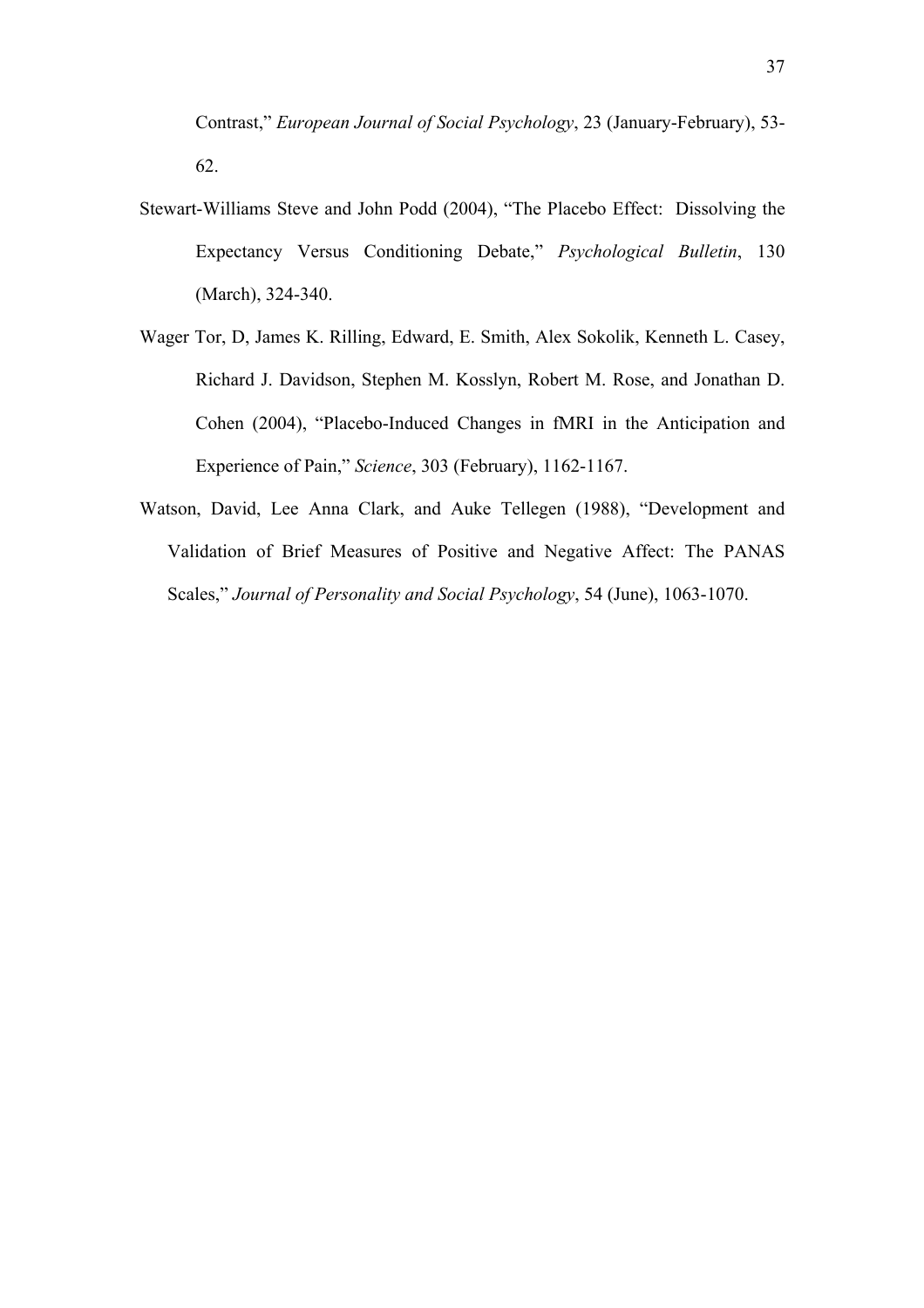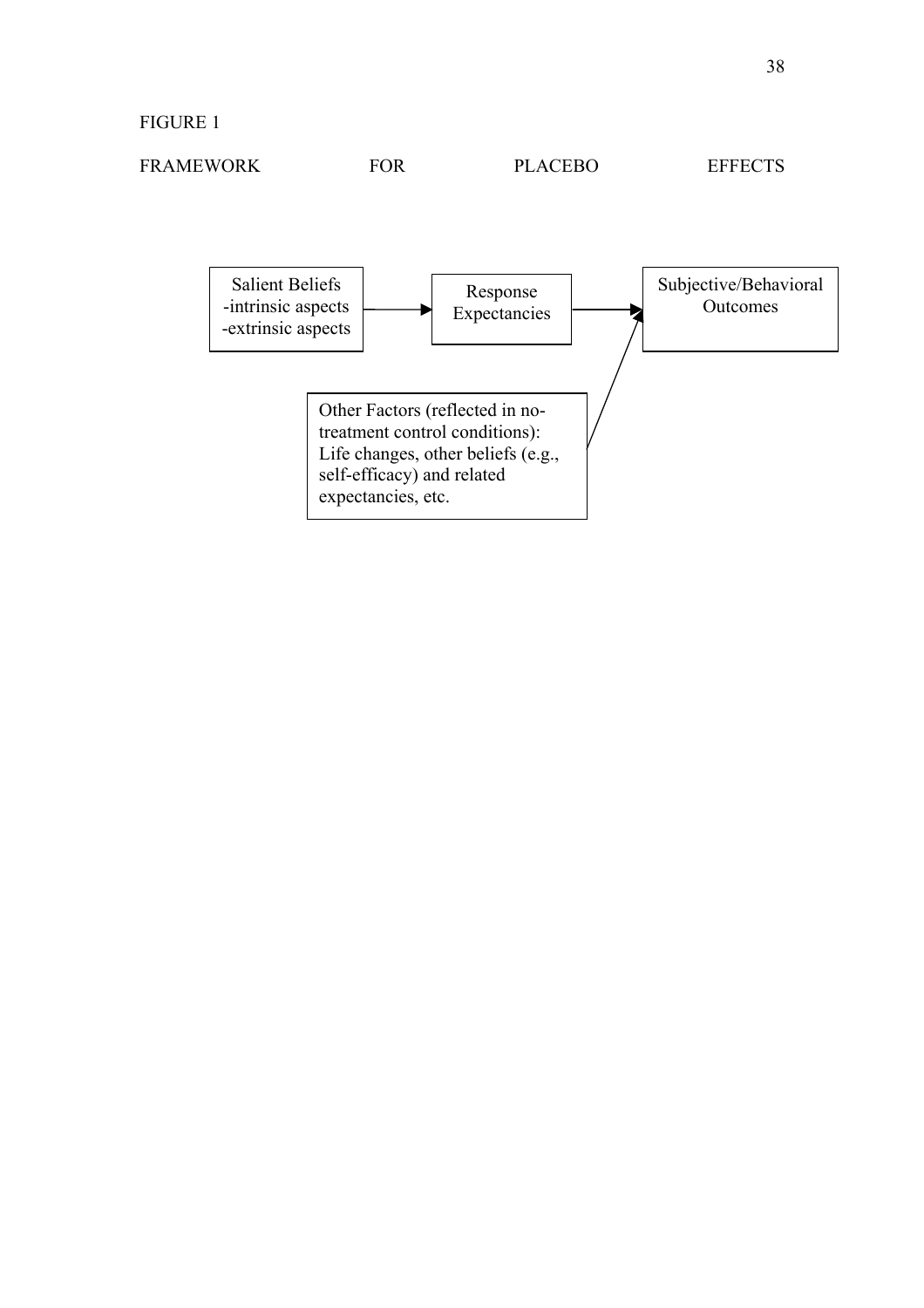# FIGURE 2



# NUMBER OF PUZZLES SOLVED–EXPERIMENT 1

NUMBER OF PUZZLED SOLVED IN THE CONTROL CONDITION: 9.1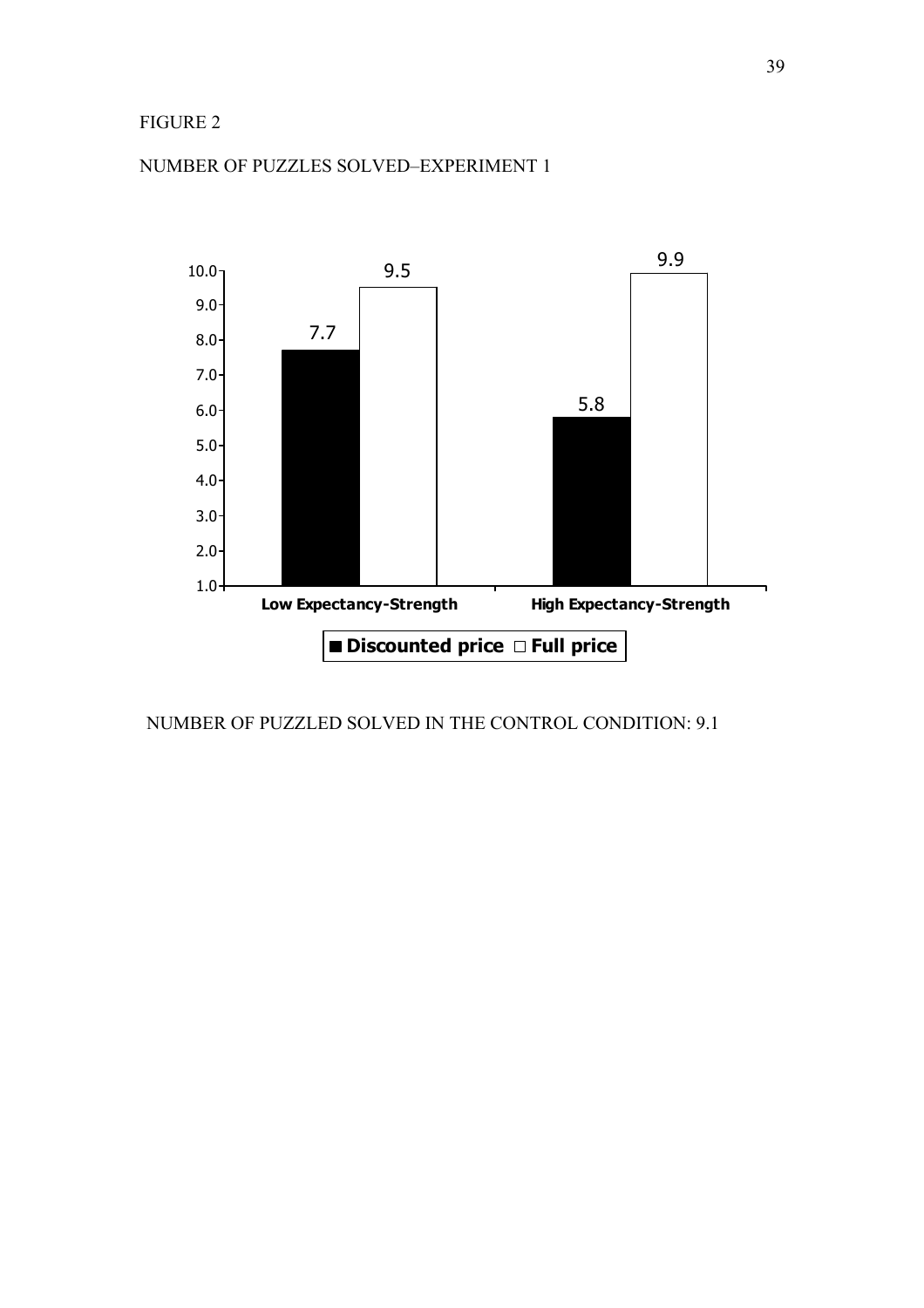# FIGURE 3



# NUMBER OF PUZZLES SOLVED–EXPERIMENT 2

NUMBER OF PUZZLED SOLVED IN THE CONTROL CONDITION: 8.0